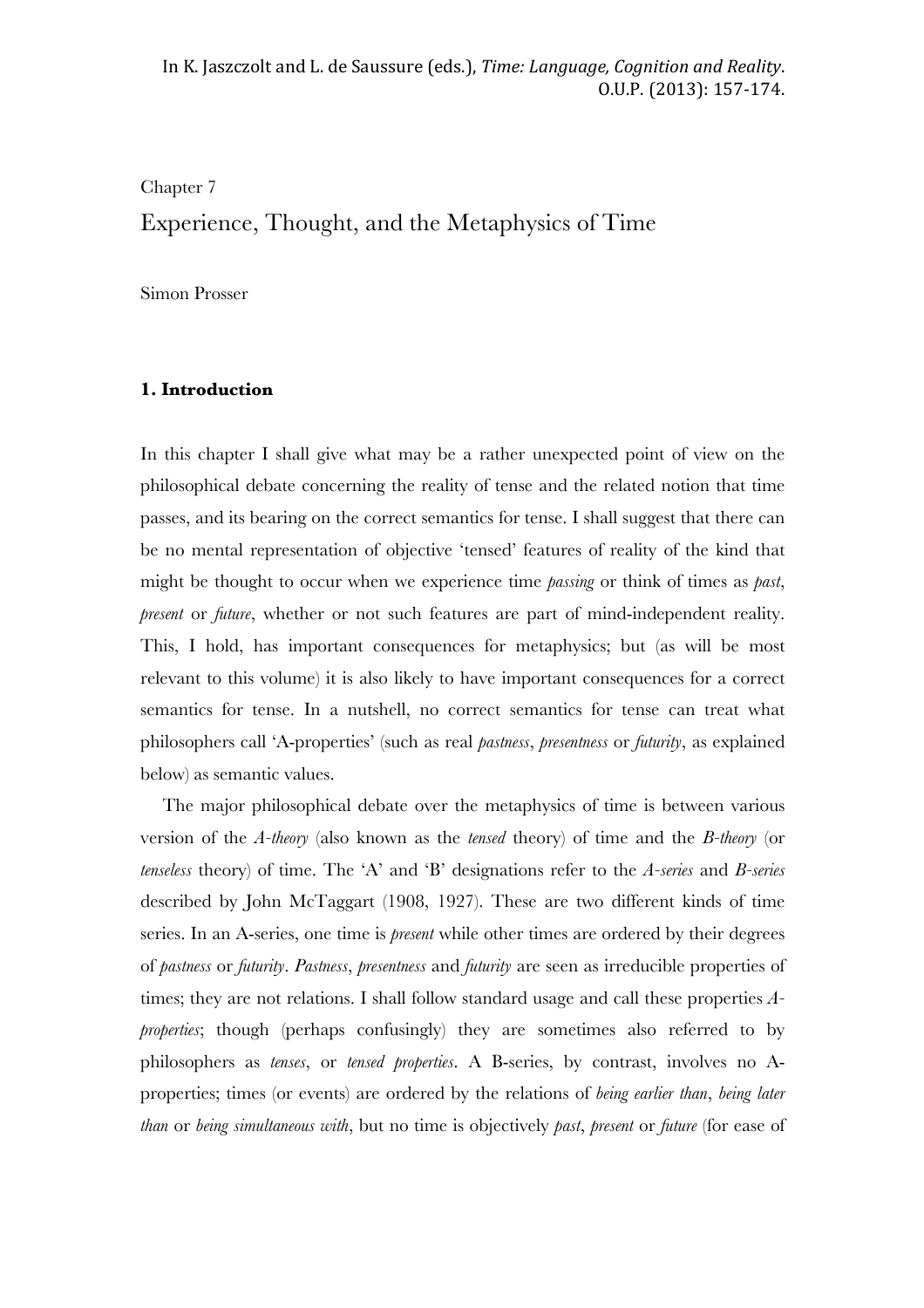exposition I shall tend to gloss over the distinction between times and events in what follows, though for some metaphysical purposes it does matter).

It is often held to be part of our 'common sense' view of the world that times have A-properties, and that these *change* as time *passes*. Thus, as I write, the publication date of this article is *future* but, by the time you read it, that same publication date will have been momentarily *present* and is now becoming ever more *past*. McTaggart claimed that such changes led to contradiction; no time can have more than one A-property, yet if time passes then every time has *every* A-property. There has been much debate over whether the apparent contradiction can be removed by appealing to the fact that no time is simply *past*, *present* and *future*, but instead can only be described in more complex ways, for example by saying that my writing this line is *now present*, but *will* be *past* (i.e. in the *future*) and *was future* (i.e. in the *past*).

McTaggart held that change (understood as above) was essential to time. Consequently his somewhat radical response to his alleged paradox was to conclude that time is unreal. Few have followed him. Instead, philosophers have divided over whether change, as construed above, is essential to time. A-theorists answer in the affirmative; according to the A-theory, there is real, *dynamic* change (or temporal *becoming*) and, at least on some versions of the A-theory, time should be understood as an A-series that is in constant flux as time passes. The B-theory, by contrast, denies that there is dynamic change of the kind described by the A-theorist. According to the B-theory, times are ordered only as a B-series; no time is objectively *past*, *present* or *future*, and the apparent passage of time is an illusion. Nothing really *changes* in the dynamic, A-theoretic sense; B-theoretic 'change' consists only in the world being in one state at one time and in another state at another time – much like variation across space, where there is one state of affairs in one place and another state of affairs in another place.

The A-theory comes in several variants. The traditional 'moving spotlight' Atheory, according to which the present is like a spotlight that 'moves' along a time series all parts of which are equally real, is no longer popular, perhaps in part because of difficulties in responding to McTaggart's paradox (though this is controversial). An alternative, though still with relatively few advocates, is the 'growing block' theory according to which reality consists of all past and present times, while the future is seen as 'open', and not yet real.<sup>1</sup> As future times become present, more of reality comes into existence; the present is the 'edge of becoming'. There are several other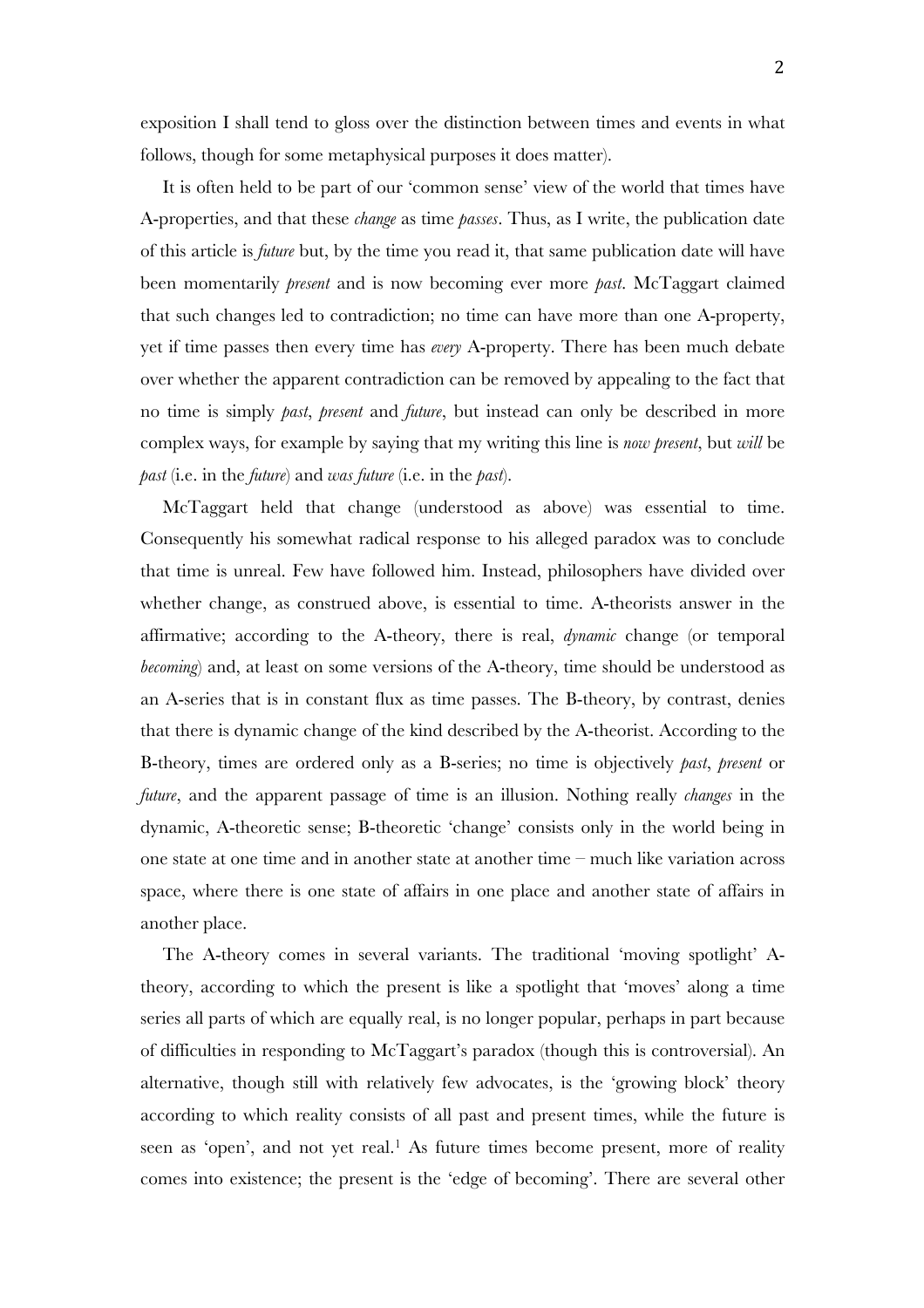variants of the A-theory, and I shall not attempt to list them all. The most popular version of the A-theory today, however, is *presentism*, according to which reality consists entirely of the present, and the past and future do not exist. Although many B-theorists have regarded presentism as a bizarre view, it must be said that it has a certain plausibility insofar as it captures the common sense view that although Socrates once existed he does not exist now (not even in a remote, inaccessible region of space-time), and the first child to be born in the twenty second century will exist, but does not exist yet (again, not even in a remote, inaccessible region of space-time).

Presentism gives us a quite different picture of the world from other A-theories; according to presentism, nothing 'moves' along a series of existing times, but rather there is a single reality whose nature *changes*. Strictly speaking it is unclear that presentism should posit A-properties at all; nothing exists that could instantiate *past* and *future* A-properties, and to ascribe *presentness* to the one reality is thus redundant (though presentists do nonetheless hold that past- and future-tensed utterances can be true, and there has been much debate over how this could be so).2 Presentism is nevertheless usually described as an A-theory because most versions hold that time *passes* and there is real, dynamic *change*.

One can, if one wishes, separate A-properties from *change*. One could define an Atheory as any theory that posits A-properties, and a *dynamic* theory as any theory according to which time *passes* and there is dynamic *change* (it is probably safe to regard passage and dynamic change as equivalent, however, and I shall do so in what follows). There is nothing obviously incoherent about a theory according to which times have objective, irreducible A-properties, yet time does not pass.<sup>3</sup> But such views have rarely been held; it is normally assumed that the A-properties relevant to the Atheory carry with them the dynamic notions of *change* and *passage* (even though, as presentism shows, the converse need not be true). In any case, I shall adopt the common practice of using 'A-theory' to mean any dynamic theory according to which time passes and there is dynamic change.

In what follows I shall argue that our apparent experience of the A-theoretic passage of time is an illusion; we cannot be aware of, or perceive, time passing. I shall then argue that this makes the A-theory implausible and quite possibly unintelligible; the discovery that the relevant aspects of experience are illusory leaves us with no way to grasp what it is that the A-theorist is claiming to be true. If I am right, then any attempt to account for the temporal features of experience, thought or language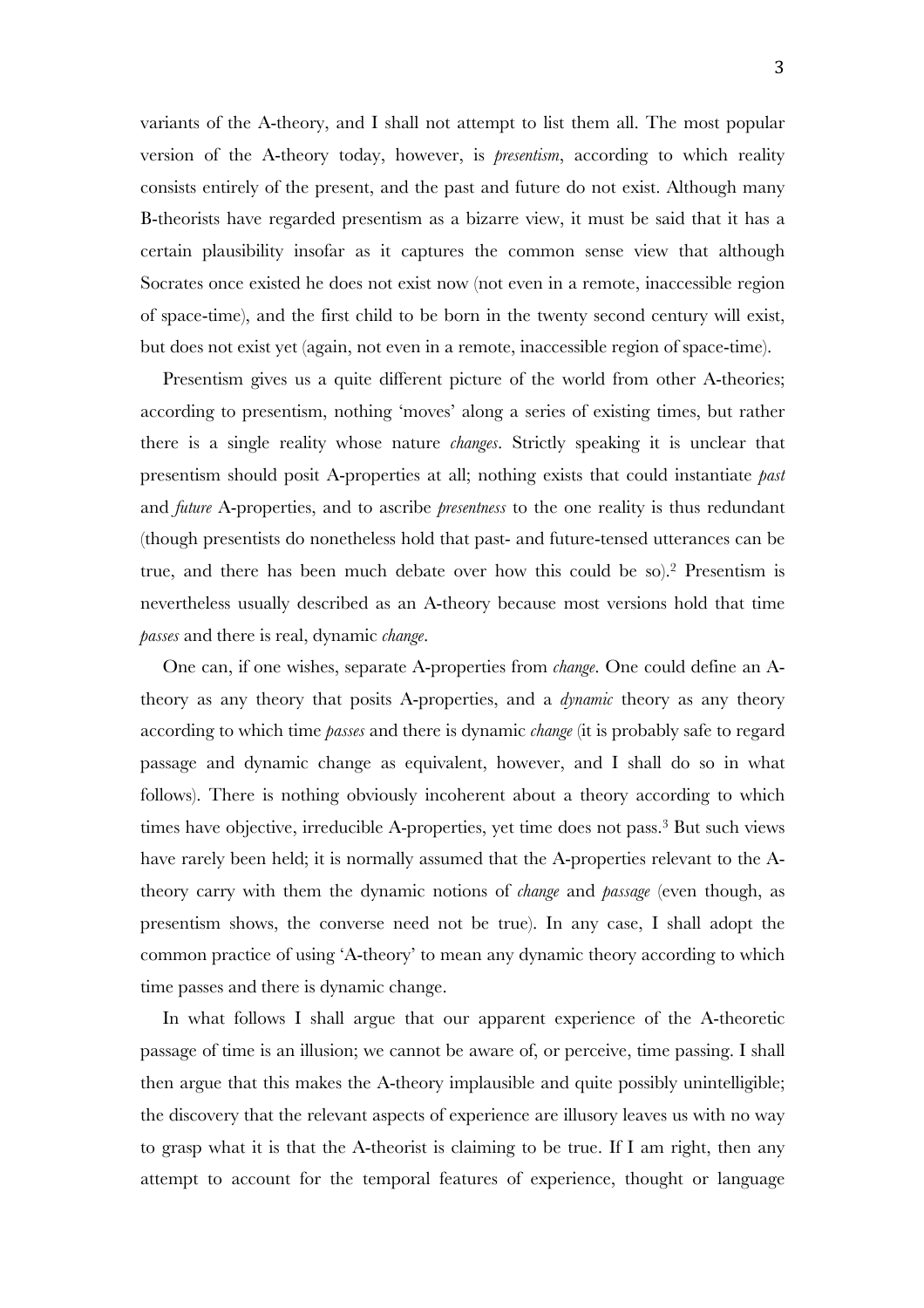should proceed as though the B-theory were true. After outlining an argument for this view I shall then discuss the projects that arise from it, along with some possible steps forward. My discussion will move rather quickly, describing some of the views and arguments in outline and glossing over many details (though more detailed versions of some of the arguments can be found in Prosser 2006, 2007, forthcoming a, forthcoming b). Rather than getting into the technicalities, important thought they are, my main purpose here is to motivate, and begin to outline, a much-neglected project – the project of accounting for experience, thought and language from a Btheoretic point of view.

### **2. Is it possible to perceive the A-theoretic passage of time?**

One of the main reasons – perhaps *the* reason – for accepting the A-theory is that it seems to best vindicate our experience of the world. It just seems to us as though time is passing; we seem, in other words, to be *aware* of time passing (I shall speak interchangeably of *being aware* of something and of *perceiving* it; and these should be taken broadly, with no restriction to the five standard sensory modalities). This is perhaps most apparent in the experienced dynamic nature of change and motion, though there also seems to be an associated sense that one is 'moving' through time toward the future (though clearly 'moving' must be a metaphor). Numerous Atheorists have appealed to this in defence of their view. The A-theory has often been seen as the obvious, common sense view, while the B-theory has been seen as counterintuitively denying what is manifest; and it has therefore been assumed that the onus is on the B-theorist to explain away the features of experience that seem to support the A-theory.

My view, however, is that although the B-theorist must indeed provide a satisfactory account of experience, much of the debate over the A-theory rests on a largely unexamined yet highly problematic assumption that the passage of time is the kind of phenomenon that it is possible to perceive. Once this assumption is examined, however, it becomes clear that the passage of time, or any associated A-properties, cannot be perceived – they belong to the wrong metaphysical category to be possible objects of perception. Consequently, contrary to the apparent nature of our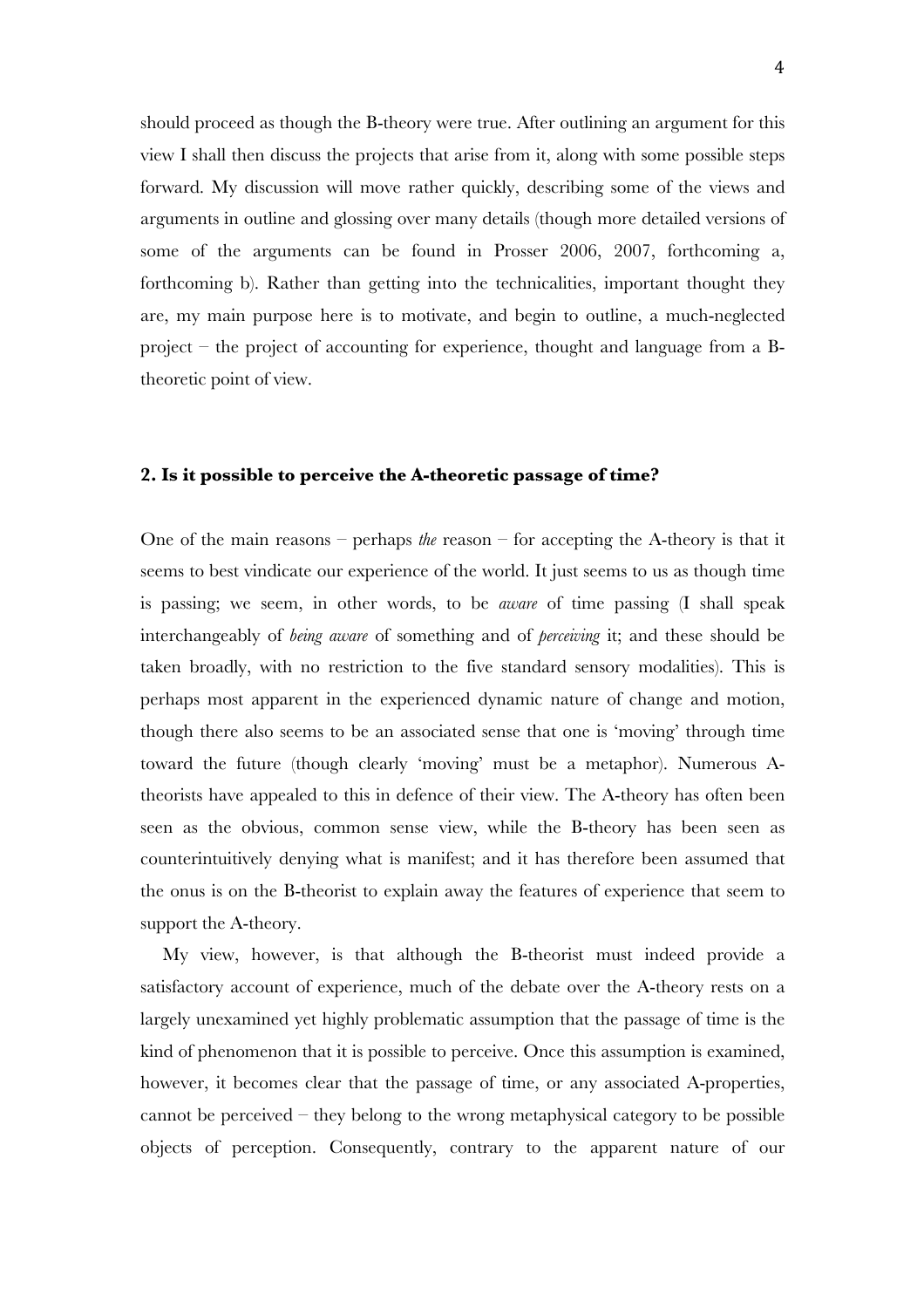experience, and whether or not time really passes, we are not aware of it passing. I shall now sketch an argument to that effect.<sup>4</sup>

It is important to keep in mind that what is being denied is that we are aware of the passage of time *as construed by the A-theory*. This does not require the rejection of everyday thought and talk about the passage of time. The B-theorist does not deny that everyday statements such as 'I am aware that a great deal of time has passed since I first became a student' can be true, but insists that they must be interpreted in accordance with the B-theory. So, for example, a B-theorist might hold that the everyday utterance just mentioned is true if and only if the speaker is aware that the time at which the speaker became a student is much earlier than the time at which the utterance occurs. (Note the use of the B-theoretic 'earlier than' in the truth conditions. This is just a very rough example; different B-theorists will give different specific semantic accounts.) The A-theorist, by contrast, should interpret the same utterance as asserting an awareness of real passage; something not reducible to the B-relations of 'earlier' or 'later'.

Before sketching the argument I must introduce some terminology. Let the *phenomenal character* of an experience be the subjective nature of the experience, often described by philosophers as 'what it is like' to have the experience. Thus the phenomenal character of a visual experience of something red is the subjective quality of the experience that differs from that of a visual experience of something blue.

Now, whenever one is aware of something, there is an associated phenomenal character. When one sees a physical object, for example, there is a variety of visual phenomenal characters corresponding to the object's colour, size, shape, and so on. When one is aware that one's stomach is empty by experiencing a feeling of hunger there is another phenomenal character, and so on. So we should expect that an awareness of the passage of time should be associated with a specific phenomenal character; indeed it would seem baffling if someone were to claim to be consciously aware of time passing yet claim that there is no phenomenal character, nothing that it is like for them subjectively, by virtue of which they have this awareness. Indeed, the literature on temporal experience is full of vivid descriptions of this phenomenal character.5 It need not be claimed that this phenomenal character can exist apart from other phenomenal characters, or that one can be aware of passage without thereby being aware of something else. It may be, for example, that time seems to pass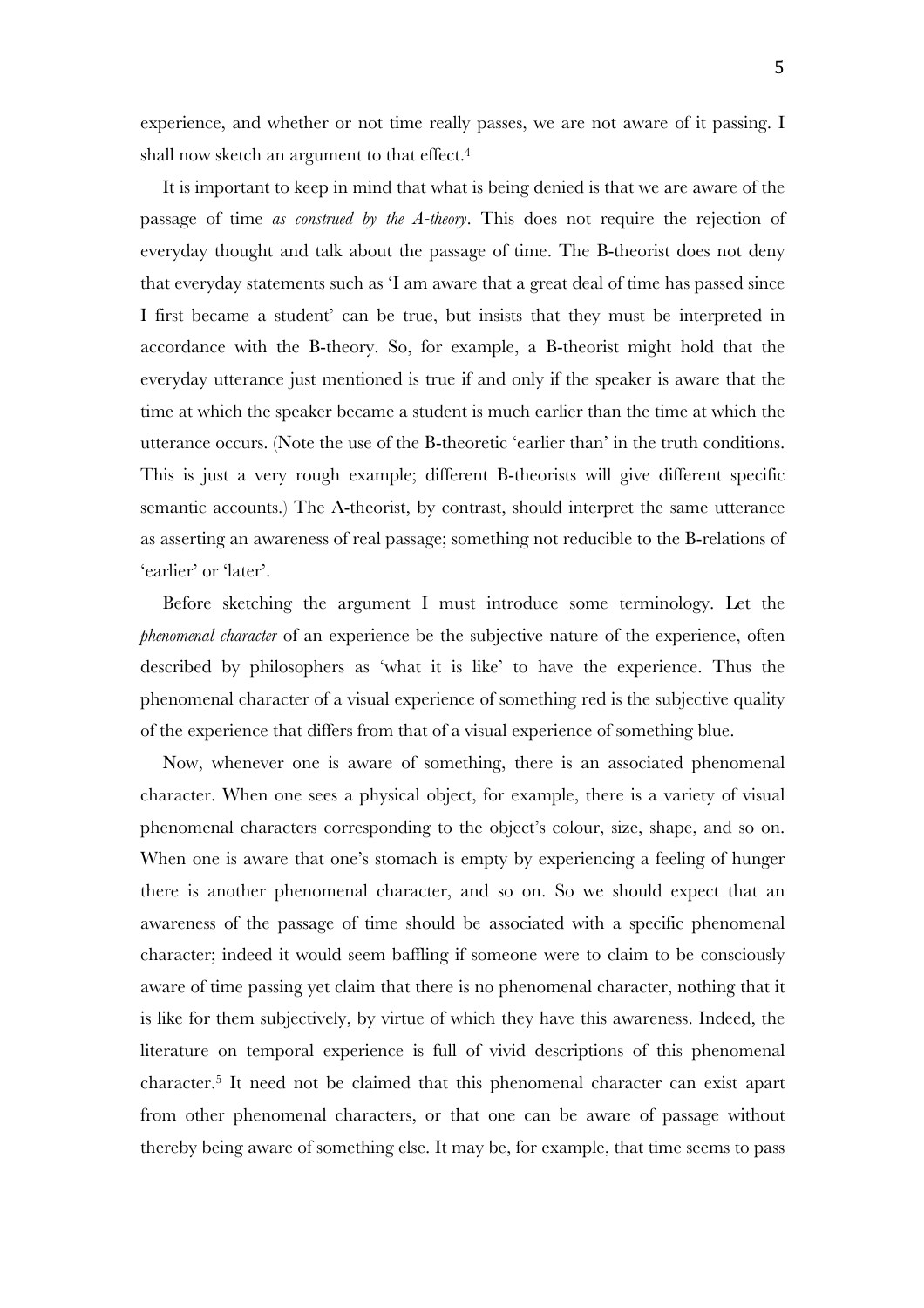because of the way in which we experience change (in fact I shall suggest below that this is at least part of the story).

To perceive something is to stand in a specific kind of relation to it. I shall call this a *perceptual relation*. Is it possible for a person to stand in a perceptual relation to the passage of time? I shall argue that it is not. Consider a person in some typical perceptual state; they have, for example, visual experiences of a variety of objects of different shapes and colours, auditory experiences of various different sounds, and so on. For every feature of the world perceived by a given subject at a given time, the subject's experience has a phenomenal character. Different phenomenal characters allow the subject to perceive different features; if the phenomenal character of a perception of something red did not differ from the phenomenal character of a perception of something blue then the subject could not discriminate red from blue, and would thus perceive neither.

Hence, for a given subject at a given time, there is a unique (one-one) mapping between phenomenal characters and perceptually discriminated features of the world. Now, for all perceived features *other* than the passage of time (or associated Aproperties) we have at least some idea of how this unique mapping can obtain. When I see a ripe tomato in front of me, an image of a specific shape, colour and brightness is projected onto my retina. This stimulates only those retinal cells upon which the image falls; and stimulates those cells differentially according to the intensity and wavelength distribution of the light. This, in turn, produces an effect on the configuration of my brain. A different effect would have occurred if there had been a different pattern of retinal stimulation. My brain is thus reconfigured by the perceptual stimulus, and the resulting brain configuration either is, or at least causes, a perceptual experience with a given phenomenal character. A different brain configuration would have produced an experience with a different phenomenal character. Consequently different perceived features produce different phenomenal characters, at least for a given subject at a given time. Something similar is true for all known forms of perception. It is not plausible that unique mappings of this kind are brute facts; they occur for the kinds of reasons just described.

My argument thus takes the form of a challenge to the A-theorist to explain how the passage of time could map uniquely onto a specific phenomenal character. In other words, if the passage of time is experienced, it must be explained what it is that makes the experience in question an experience of the passage of time, rather than of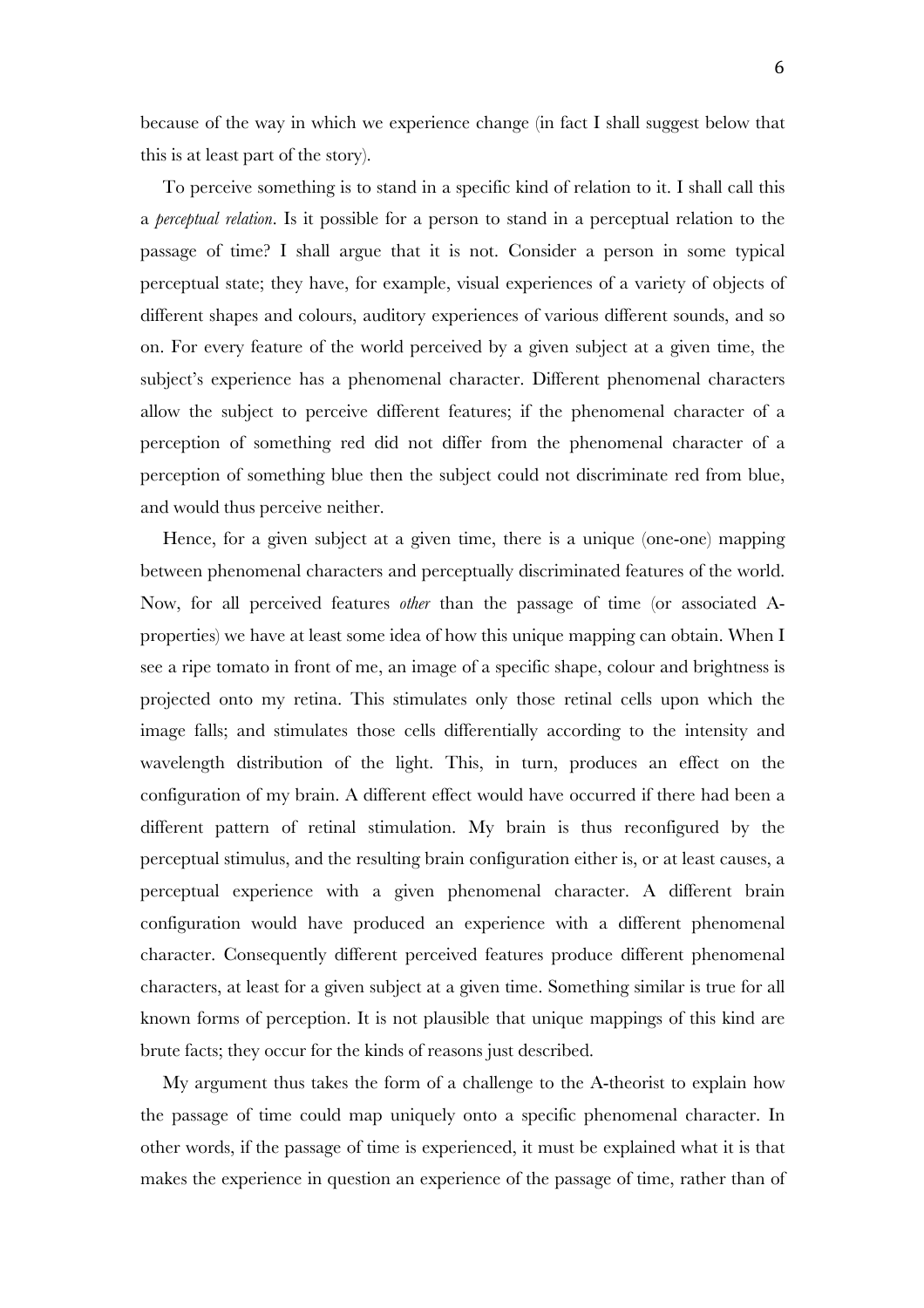something else; and it must be explained why no other experience (i.e. no experience with a different phenomenal character) constitutes an awareness of the passage of time. I think that there are good reasons to doubt that this challenge can be met. The effect of A-theoretic features (A-properties or the passage of time) on the physical world, insofar as they could be said to have any effect at all, would not be like the effect of one part of the physical world on another. The ripe tomato in front of me has a differential effect on the configuration of my brain, as described above. But the Atheoretic passage of time, or indeed the event of a time acquiring one A-property rather than another, would not have any comparable effects on the configuration of my brain; and consequently no comparable, *differential* influence over the phenomenal characters of my experiences. At best it might be argued that passage is an essential element of all physical causation; but this would apply to all phenomenal characters equally. In the light of this, it seems very hard to see how an A-theoretic feature of the world could stand in a unique perceptual relation to an element of my experience. It is therefore very hard to see how the phenomenal character that we associate with the awareness of passage could really be an awareness of passage.6

Unless some satisfactory response can be given we must take it that whatever the subjective nature of experience, it does not constitute an awareness of time passing. This signals big trouble for the A-theorist; not only does experience fail to provide any support for the A-theory but, as I shall argue in the next section, there is a serious danger that the A-theory is rendered unintelligible.

## **3. Can A-theoretic properties figure in thought or language?**

There has been much debate about the semantics of temporal indexicals and of linguistic tense, and sometimes these discussions have been linked to debates over the metaphysics of time. There are two different kinds of approach that one can take, in this regard. Firstly, on the more conservative approach, one can consider what the implications would be for linguistic semantics if one or other metaphysical theory of time were correct.7 Thus, to mention one rather specific example, one might be interested in the extent to which *I*, *here*, and *now* are interdefinable. One might, for example, hold that *here* is the place where *I* am *now*; and *I* am the person who is *now here*. This is true insofar as I can only be in one place at a given time. But it is less clear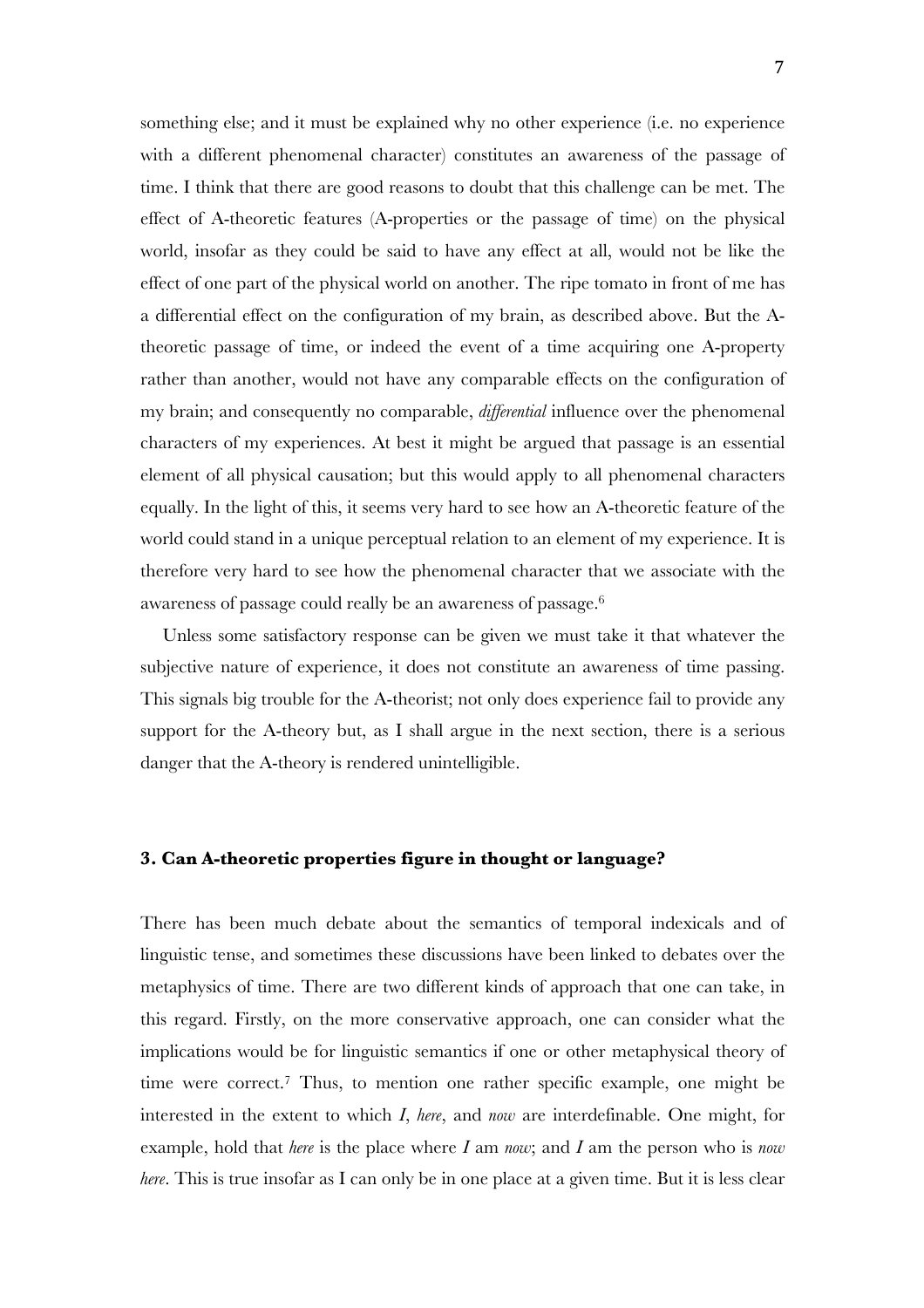whether *now* can be defined in terms of *I* and *here*. According to all theories other than presentism, I exist at more than one time. In that case, *now* cannot simply be the time at which *I* am *here*, for I may be here at many times. If I am made up of temporal parts, then we can at least say that *now* is the time at which *this temporal part of me* is *here* (though the reference to *here* would be redundant if my temporal parts are located at their times essentially). On the other hand, if presentism is true then I only exist at one time (*now*), so *now* is simply the time at which *I* exist; or, more succinctly, *now* is *the time at which I am*, just as, given presentism, *here* is *the place at which I am*.

The second, bolder approach tries to draw metaphysical conclusions from the semantics. Thus, historically, debates between A- and B-theorists sometimes focused on whether B-theorists could give tenseless translations of tensed utterances, though for the last thirty years or so the emphasis has been more on whether B-theorists can give tenseless truth-conditions, rather than translations, for tensed utterances. This has been an important part of the defence of the B-theory. Attempts to give positive arguments for metaphysical theories from semantic considerations have, however, proven more difficult. Moreover, drawing metaphysical conclusions from linguistic form strikes many philosophers as a perilous exercise.<sup>8</sup>

Rather than add directly to these debates, however, I would like to draw attention to what I think is a questionable assumption behind any approach that either assumes the A-theory or attempts to defend it in the above ways. This is the assumption that A-properties, or the passage of time, *could* figure in the semantic values of linguistic utterances. If the above argument concerning the perception of passage is sound then genuine A-theoretic features of time are not reflected in experience in any way. This raises a problem. To put this in very simple terms: if the features of time posited by the A-theory cannot be perceived, then this raises a prima facie concern about whether such features can be referred to. One might perhaps give what appears, from the point of view of linguistics, to be a perfectly satisfactory semantics for tensed expressions, or for sentences involving passage (such as the everyday sentence mentioned above, or expressions such as 'a year has gone by…'), by assigning Aproperties as semantic values. Provided one pays attention only to the assigning of semantic values to expressions in the construction of a semantic theory, and one does not think about how such entities could get to *be* the semantic values of expressions, the theory might appear acceptable. But, if what I am suggesting is correct, A-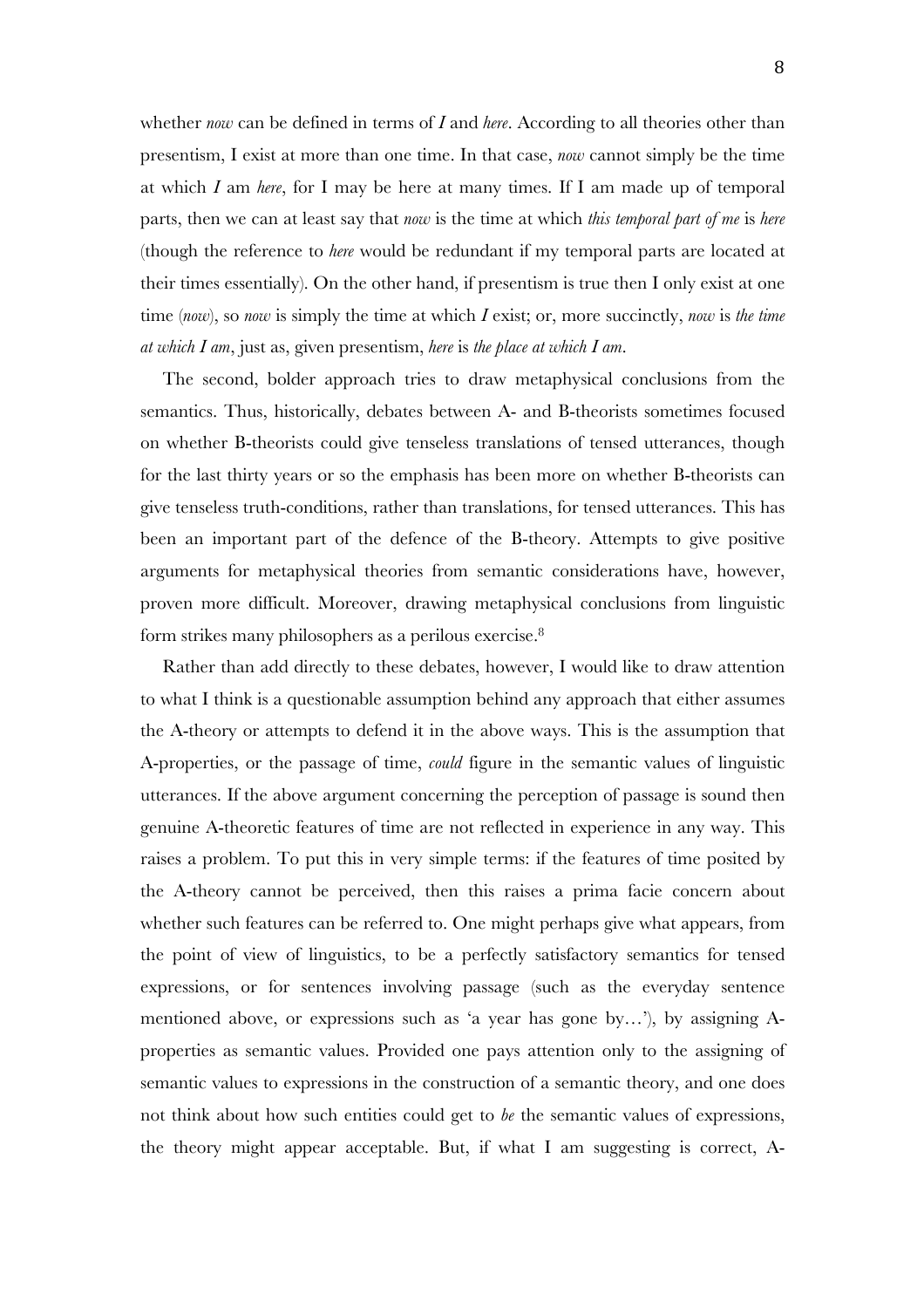properties could never be semantic values, and any such semantics would therefore be incorrect.

There are, of course, many imperceptible entities to which we can refer. We refer to abstract objects (such as shapes and numbers), to future events and objects, and so on. But arguably in each such case it is possible, at least in principle, to state some condition that is uniquely met by the entity referred to. Thus, for example, no one has seen a perfect circle or square, but we know how to define those shapes; and no one has seen the first film to be shown in the 22nd century, but we know what it would take for something to be that film. Hence, when faced with the question: 'which entity are you talking about?', we have some idea of how to give an answer.

When faced with the question: 'which features of time are you talking about?', what can the A-theorist say about putative A-theoretic features of time such as *passage* or *pastness*, *presentness* or *futurity*? If the argument given above is sound then the Atheorist cannot answer that they are the features with which we are all acquainted in experience. Neither can they be identified as the features referred to by tensed linguistic expressions, for we wanted to know which features those are. Neither would it really help to describe the A-series and explain the role of, say, *pastness* in this series relative to *presentness* and *futurity*. For this would only tell us that there are some properties of times that can be arranged in a specific temporal order; it still would not tell us *which* properties they are. What goes for language goes for thought; if we cannot refer to A-properties or passage then we cannot think of them either.

I expect these claims to be met with incredulity by many. It is very tempting to find it obvious that one knows, in one's own case, what one is thinking of, or talking about, when one thinks or talks of A-properties or passage, and consequently it is tempting to think that arguments such as that given above need not be taken seriously. If so, however, one should examine the source of one's supposed understanding of these notions. Although I have argued that the A-theoretic passage of time cannot be perceived, I have not denied that there are features of experience that give rise to our illusory sense of time 'passing'. The danger, I think, is that when one thinks of passage, or the associated A-properties, one merely performs an off-line simulation of passage experience (just as, arguably, one neurologically simulates red-perception when asked to think of the colour *red*, or cat-perception when asked to think of a cat). But if passage-experience cannot be a genuine perception of passage, then putative A-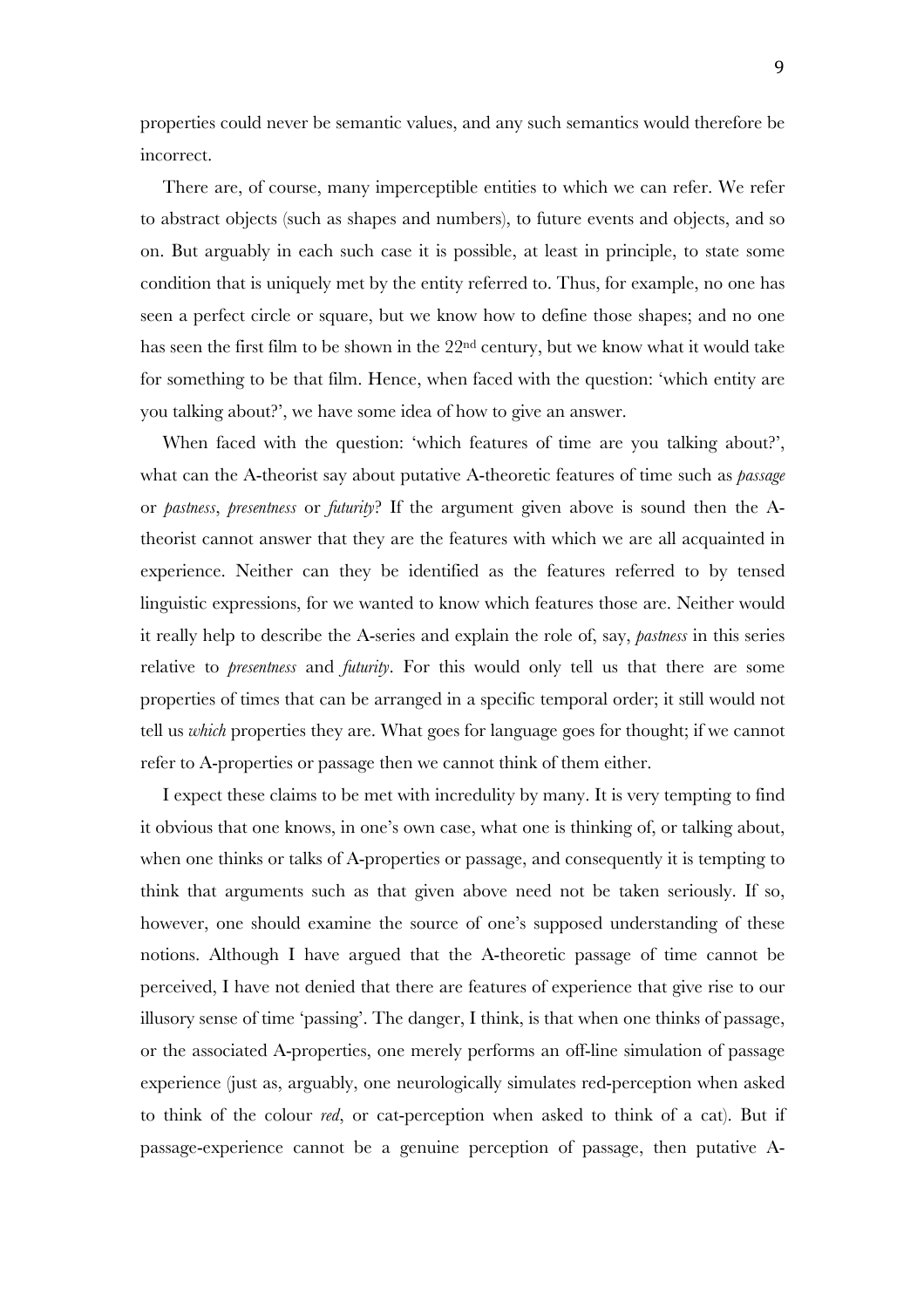theoretic concepts formed in this way fail to have genuine A-theoretic properties as semantic values.

If all of this is correct then the A-theory is unintelligible; it cannot even be made clear what the A-theorist claims about the nature of time. Different ontological claims, such as the presentist claim that only the present exists, may be clear enough; but the ontological claims alone, with no notion of passage, do not seem plausible. In any case, it is the A-theoretic claims that are my target here, rather than the ontological claims associated with specific versions of the A-theory.

#### **4. Experience and the illusion of passage**

If the conclusions of the last two sections are correct then the nature of temporal experience, along with temporal thought and the meanings of utterances containing terms such as *past* and *future*, must all be accounted for without appeal to A-properties or the passage of time. This is also largely true if the B-theory is accepted for any other reason. So those who reject the A-theory must embark on a substantial project, to explain the features of experience, thought and language that have made the A-theory seem appealing. This project has been rather neglected by B-theorists, perhaps because, despite its obvious importance for metaphysics, it is a project concerning mind and language, not metaphysics. In the rest of this paper I shall sketch some possible steps forward in this project. As well as any interest these steps might have in themselves, however, I hope that what follows will indicate something of the nature of what is, in my view, an important and much neglected project. In this section I start by considering temporal experience.

The question before us, then, is why conscious experience has a phenomenal character that seems to lend support to the A-theory even though, if the above arguments are correct (or if the B-theory is anyway true), experience does not involve an awareness of the passage of time. Giving a full answer to this question is a substantial project; not only must the phenomenal character of temporal experience be accounted for, but the way in which this phenomenal character interacts with our thought about time must also be explained. Here I shall do far less; I shall make a methodological proposal, then I shall put forward a suggestion regarding just one piece of the puzzle.9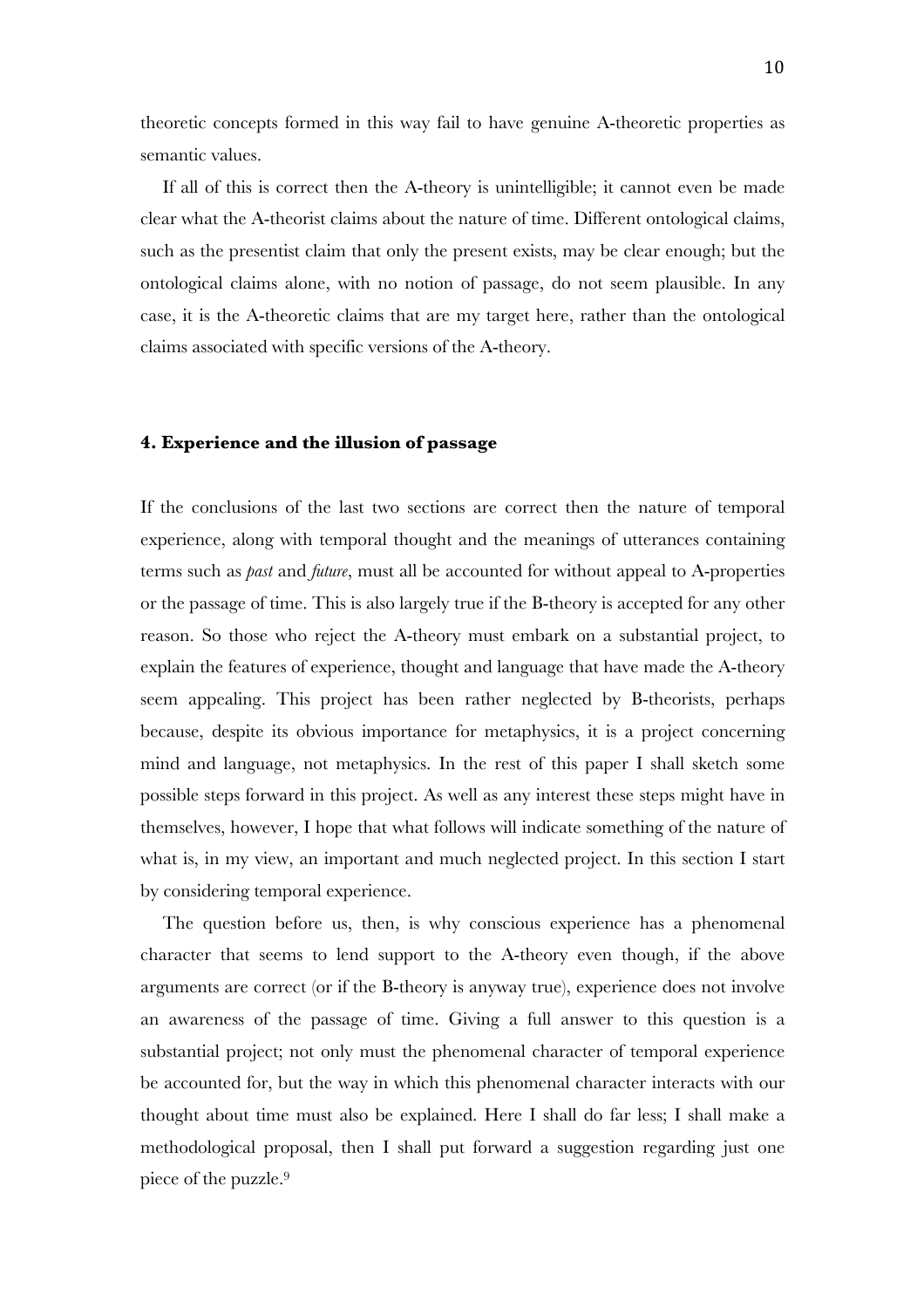The methodological proposal derives from recent work in the philosophy of perception. In recent years *intentionalism* has become an increasingly popular view. According to intentionalism, all experiences have *representational contents* (they represent the world as being one way rather than another, and are correct or incorrect according to whether the world is as represented). Most intentionalists hold, further, that for a given subject at a given time the phenomenal character of the experience is determined wholly by its representational content. Consequently, I suggest, if we wish to explain why an experience has the phenomenal character that it has, it will be sufficient to state the representational content associated with that phenomenal character and to explain why it has that content. This is, in fact, more or less what cognitive scientists usually do when explaining illusions. If, for example, one wishes to explain why it is that, in the Hering Illusion, one experiences a visual phenomenal character of the kind most naturally described as being of two curved lines (which occurs when looking at two straight lines superimposed upon a background of angled lines of various sorts), then one starts by stating that the experience represents two curved lines. One then sets out to explain why the lines are represented as curved, given that they are in fact straight. The assumption that the illusion is to be explained in terms of representation (or, rather, misrepresentation) is so automatic as to easily go unnoticed. There is, of course, a deeper question in the philosophy of mind concerning why an experience with a given representational content has the phenomenal character that it has, or indeed why it has a phenomenal character at all; but one need not answer this kind of question in order to explain illusions such as the Hering illusion, and I suggest that the same is true for the illusion of time passing. There will, of course, be some mechanism that accounts for the occurrence of the illusion, just as there is for the Hering illusion; for the latter, this will concern facts about the way in which straight lines interact with the background upon which they are superimposed. But before we can consider such a mechanism for the illusion of passage (which would, in any case, be a job for empirical cognitive science) we must first know the representational content of the illusion; just as, before looking for a mechanism for the Hering illusion, we must know that the illusion consists in the two straight lines being represented as curved.

What, then, might our experiences represent, such that time seems to us to pass? The obvious answer would seem to be that experience represents *that time passes*, but does so falsely. If the B-theory is true, however, then I do not think this answer can be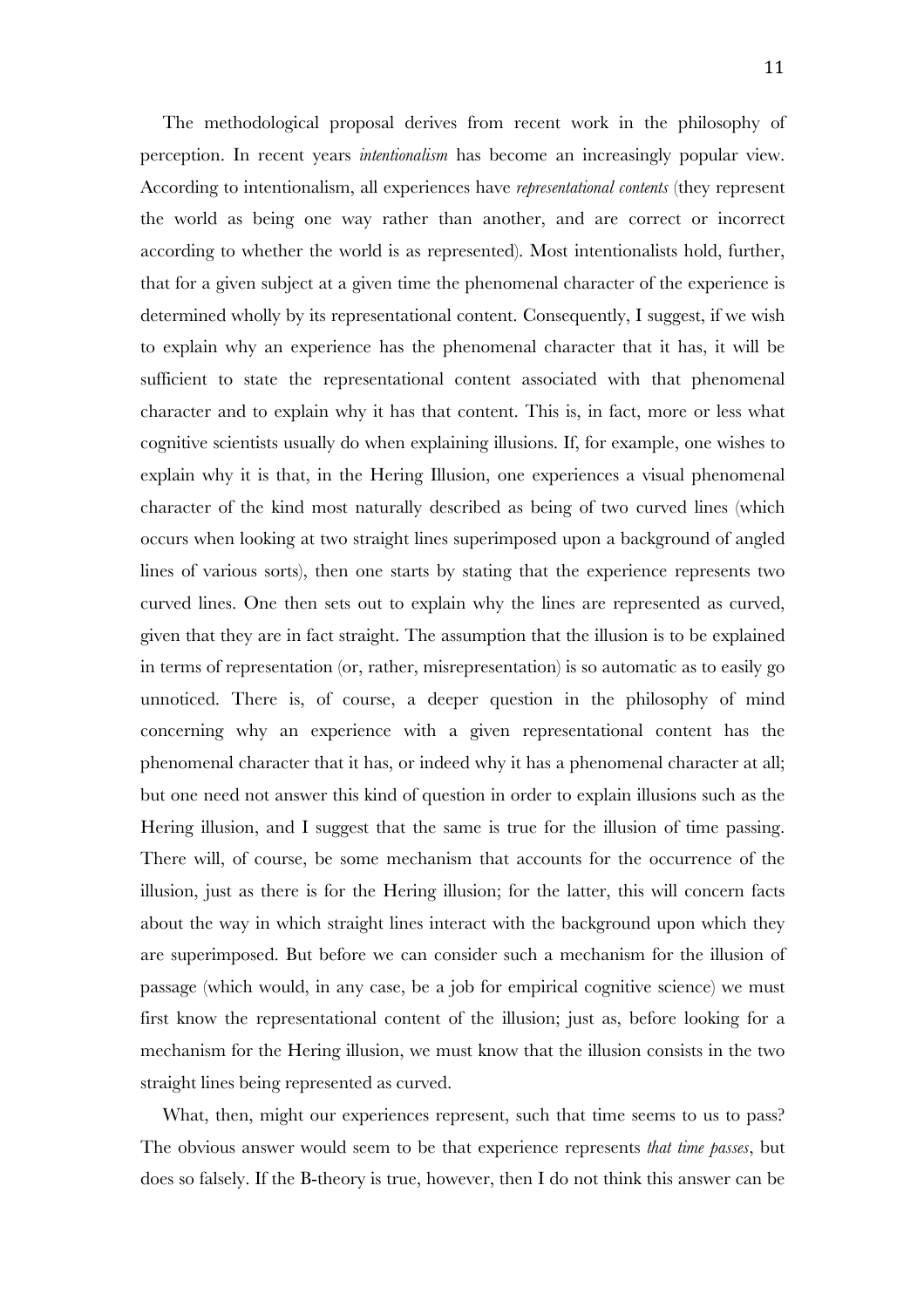correct. One reason is that if our thoughts or language cannot have genuine Atheoretic features as semantic values, as argued above, then it seems implausible that our experiences could have those semantic values either. But we can cast further doubt on the experiential representation of A-theoretic features by noting that most Btheorists hold not merely that the A-theory is false, but that it is *necessarily* false (i.e. there is no possible world in which it is true). I haven't the space for a full defence of the claim here, but I think that there are reasons for doubting that a necessarily uninstantiated but non-compositional feature such as the passage of time could be represented by an experience.10

Rather than dwell on arguments against the experiential representation of temporal passage, however, I shall instead put forward a tentative positive hypothesis. There are two main philosophical accounts of the persistence of objects through time. According to one view, objects persist by *perduring*; that is, by being made up of temporal parts that are located at different times. According to the other view, objects persist by *enduring*; that is, by existing in their entirety at each time at which they exist at all, and thus have no temporal parts. Broadly speaking, while there are certainly exceptions, B-theorists tend to be perdurantists while A-theorists, and especially presentists, tend to be endurantists.

I think that the association between endurance and the A-theory is a very natural and intuitive one, and I think it may hold the key to at least one part of our puzzle. Although obviously metaphorical, our notion of temporal passage seems to involve ourselves, and perhaps other objects, 'moving' *through* time, and persisting *through* changes, while remaining one and the same entity. The idea of having a part in state  $S_1$  at time t<sub>1</sub>, and a part in state  $S_2$  at time t<sub>2</sub>, somehow falls short of capturing the way we imagine a *change* between states S<sub>1</sub> and S<sub>2</sub>. We imagine change as involving *the very same thing* being in one state, then another; not merely a succession of different entities, with different properties, that happen to compose to form a temporally extended whole. So our intuitive, A-theoretic notion of change seems better captured in terms of the endurance theory than the perdurance theory. And, similarly, when we think of time passing or, equivalently, of ourselves or other objects as 'moving' through time towards the future, we imagine *the very same object* being at one time, then at another. The idea of a single identity being at a succession of different times seems somehow essential to our notion of 'moving' through time.<sup>11</sup>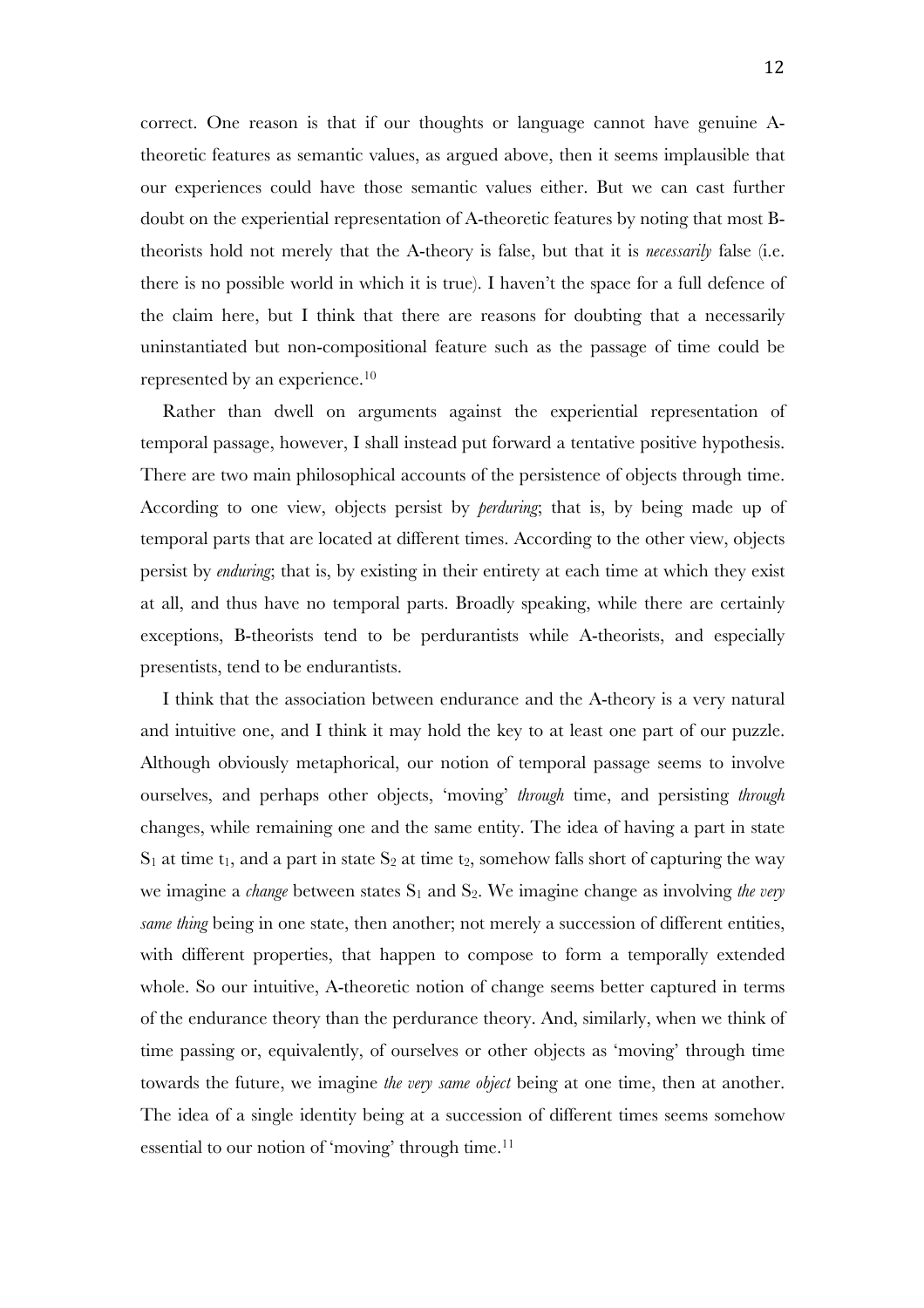My hypothesis, then, is that part of the explanation for our natural inclination toward the A-theory is that, whether or not objects really endure, our minds have a tendency to represent objects, perhaps including ourselves, as enduring. I doubt very much that the hypothesis that I have described provides a complete explanation of the way we experience time as passing; if nothing else, it tells us very little about the experienced *direction* of time. But it may at least help.

Here I can only speculate about the mechanism that gives rise to the representation of endurance, and about whether our minds could have represented the world differently. Perhaps, for the reasons of computational economy that I describe below, this was the only way our minds could have represented objects over time. Or perhaps there are possible alien creatures whose minds would not represent objects in this way, and whose experience of time would therefore be very different from our own. Perhaps they would experience the world as B-theoretic. It is hard for us to imagine what this would be like; our difficulty may only reflect our being locked within our own way of experiencing time due to contingencies of our cognitive architecture, or it may reflect a deeper necessity to our own way of experiencing time. There is much more to be said about these issues; I shall not attempt to settle them here, though I shall make some further tentative suggestions.

Let us suppose that experience does indeed represent objects as enduring rather than as perduring. It is necessary to make it clearer what this amounts to. What would be the difference between a mental representation of an object as enduring and a mental representation of it as perduring? After all, endurantists and perdurantists agree that it will be the same object at different times. The two theories do disagree concerning whether what is represented as occupying a particular time is the whole object or only a part of the object. So, when an object is seen, for example, the endurantist should say that the object is seen in its entirety whereas the perdurantist should say that only a part of the object is seen.

Our question concerns not the real nature of the perceived object, but the nature that it is represented as having. How could we settle the question of whether experience represents objects as enduring or perduring? I do not have a knock-down argument, but offer the following in support of the plausibility of a hypothesis that should ultimately be judged by its role in an overall explanation of our experience of time. My suggestion is that human perceptual systems are *lazy* – they tend to represent the world in the simplest, most computationally economical way that helps the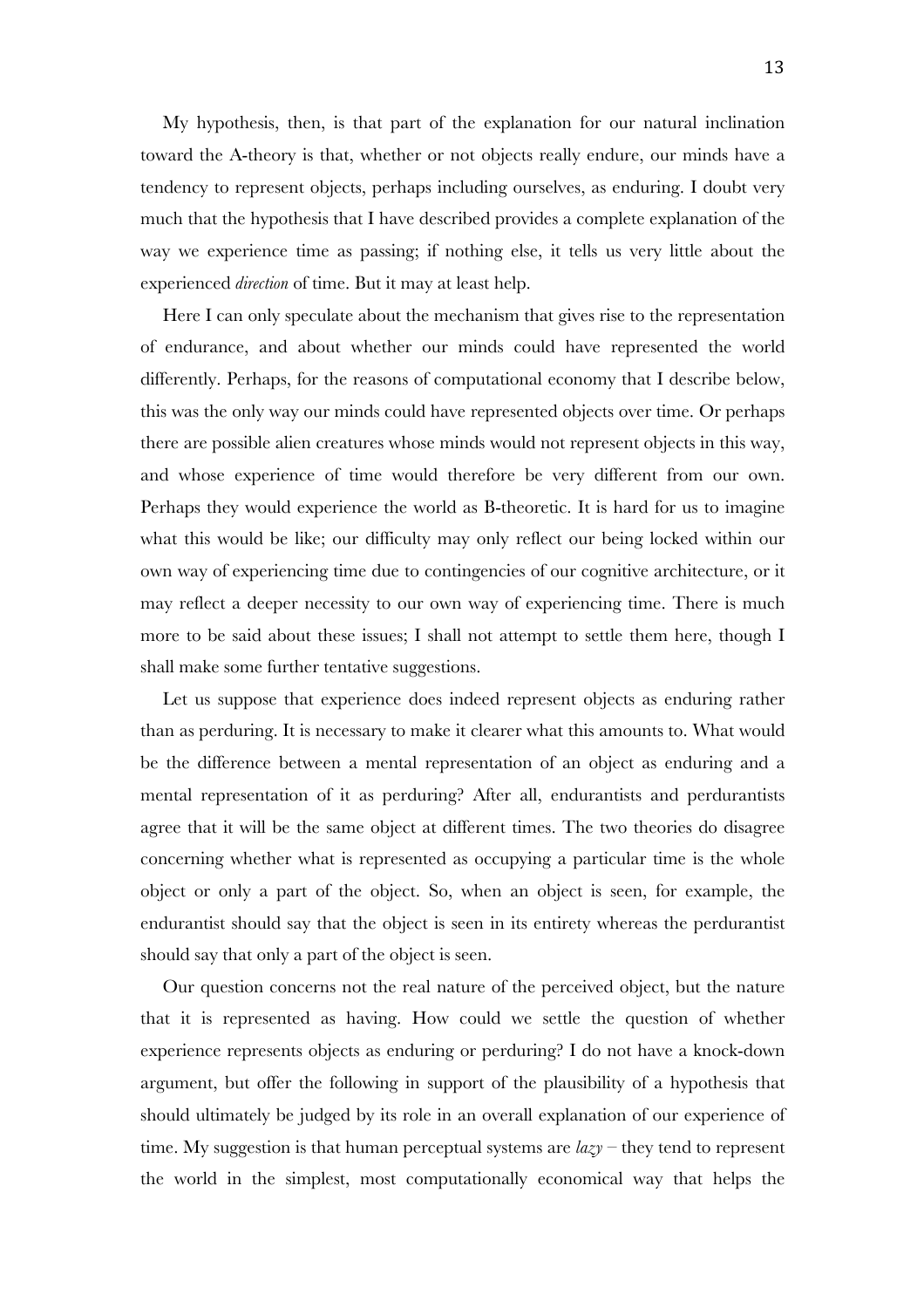perceiver negotiate the perceived environment. An example of this is the way we perceive solid objects. Solid objects are, as we know, made up of many small particles (for example, atoms in a crystalline structure); but their surfaces *look* solid and continuous. Consider a visual perception of an object with no discernible parts, with no visible surface texture or patterns. Does visual perception represent the object as a single individual (with no parts), or as an object with parts, or is it neutral between these possibilities? We must be careful here; no parts are represented, but an absence of a representation of parts does not entail a representation of the absence of parts. Nevertheless I shall argue that something close to this might be true.

It does not seem correct to say that the object looks (to the subject) as though it is divisible when no parts are perceived. Provided they had the same macroscopic properties, a divisible object and an indivisible object need not look any different from one another; so there seems no reason to think that a divisible object with no discernible parts is represented as divisible. One should be careful not to conflate what is represented by the phenomenology with contents available to the subject in thought, however; someone who knows that an object is made of a fragile material may well say that the object looks as though it could be smashed, and therefore looks divisible. But since an indivisible, unbreakable object need look no different, it is not clear that the phenomenology represents the object as divisible in such cases. Perhaps one might focus attention on just one spatial region of an object, treating this region as an entity distinct from other regions of the object, and one may thus perceive the object as having parts (the temporal analogy would be that someone who understands the perdurance theory might focus attention on what they currently perceive and, understanding that what they see is just a temporal part, separate this in thought from other temporal parts of the object). But, again, it does not follow that the object *looks* as though it has parts (in either the spatial or temporal case), but only that one can pay selective attention to what one *takes* to be a part of the object. Note that an object does not have parts just in virtue of occupying distinct regions of space; the notion of a spatially extended object with no parts is perfectly coherent.

None of these considerations seems decisive. But rather than opt for the conclusion that objects are neither represented in perception as having parts, nor represented as lacking them, I suggest that the most plausible story is that one's perceptual system forms a representation of an object by combining simple representations of features such as its shape, colour etc., and that the simplicity of these representations suggests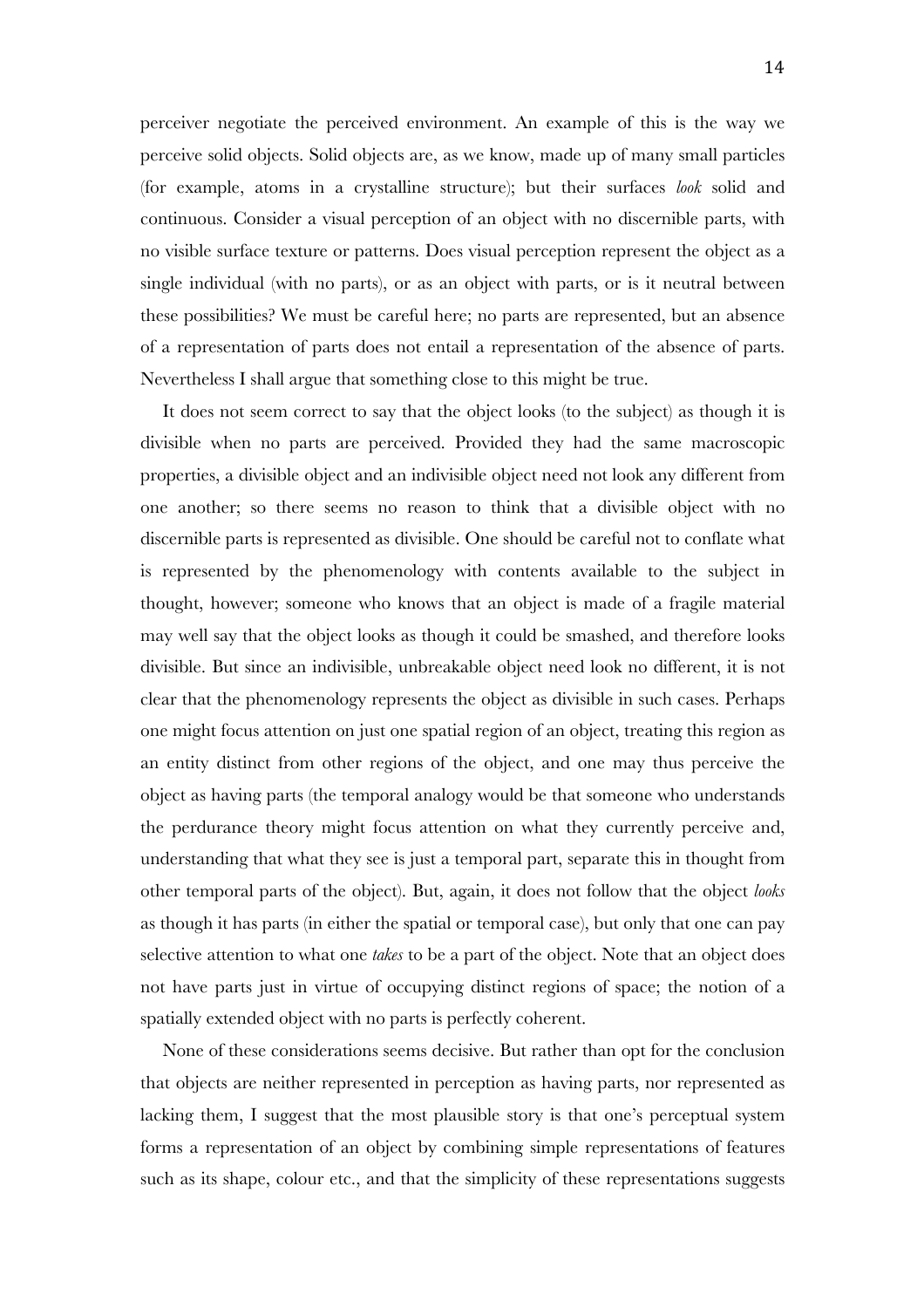that the object itself is represented as simple. There has, of course, been great progress in the empirical study of object perception and it would be instructive to go into some details of this, but for now it will suffice to note that plausible accounts tend to describe the visual system as building representations from simple elements – regions of space are marked as straight edges, or as surfaces, or a whole two-dimensional plane is simply marked as having a given colour, and so on. When faced with a surface with no discernible texture, for example, it seems plausible that the surface is marked as *flat*, rather than as having an unknown status between perfect flatness and currently invisible texture. An oversimplified representation – the surface is flat and continuous – makes sense from the point of view of computational economy. So my suggestion is that on the whole, where no structure is explicitly represented in experience, the object is represented as unstructured. In the temporal case, I assume that there is just a representation of an object – perhaps via some kind of mental file, whose contents are updated as changes are observed  $-$  and that since no temporal parts are represented, we should view this as a representation of an object with a constant identity, and no parts. To repeat, I do not claim to have shown this decisively, but put it forward as the most plausible hypothesis.

I have claimed that one part of the reason why time seems to pass is that objects (perhaps including ourselves) are represented in experience as enduring through changes. But perhaps it will not yet be clear why this kind of representation should make the world seem to us to be an A-theoretic world, incompatible with the Btheory. If the B-theory allows the possibility of enduring objects (as is sometimes claimed), then it is unclear why a world of enduring objects should not strike us as compatible with the B-theory. The answer, I suggest, lies in the way change is represented. Again I shall have to gloss over some details and leave many possible objections unanswered here, but the general idea is as follows.12 When an object, *O*, is observed as first having a property *F*, then no longer having that property, there is a representational content at  $t_1$  of the form '*O* is *F*', followed by a representational content at  $t_2$  of the form '*O* is not *F*'. These representations contradict one another. Moreover, in order for change to be represented it is not sufficient that there merely be a change in what is represented. The change itself must be represented; and, arguably, this requires a single representation that includes *both* of the conflicting contents.13 In that case there is a representation with a contradictory content; a single object is represented as both *F* and not *F*. If the world is represented in a way that is in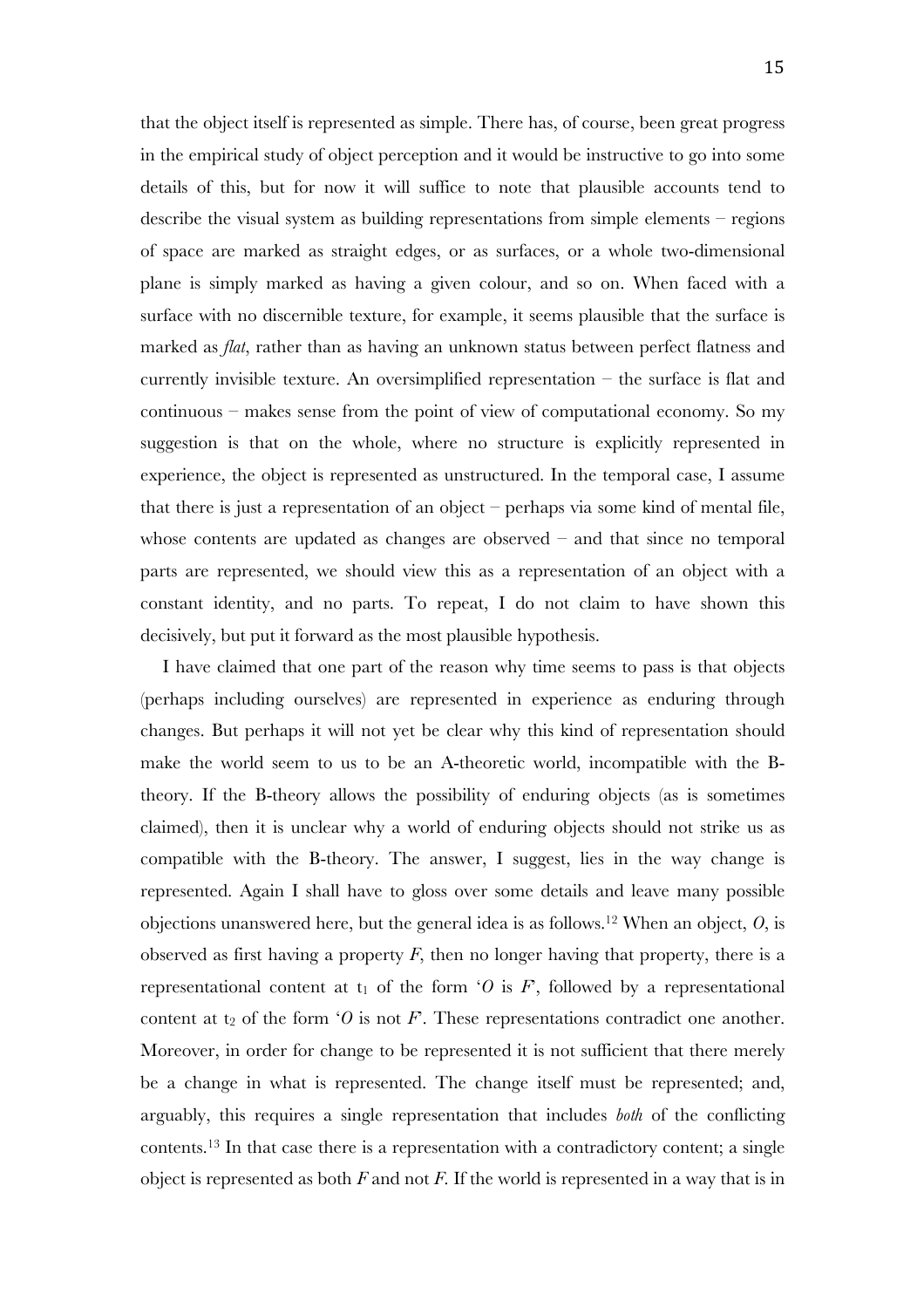fact contradictory it is not surprising that that the world should seem to us quite unlike a B-theory world, which holds no obvious inconsistencies. The world thus represented does not *seem contradictory*, of course. I speculate that this is because in addition to our taking the world to be one in which objects endure, we are also inclined to take the world to be much as the presentist thinks it is, where each moment in time constitutes a complete reality, so that different moments in time are distinct realities which cannot conflict with one another.

We thus arrive at the idea that experience represents the world as one in which objects endure *through* changes while retaining their identities (that is, an object remains the very same object); the object exists though a succession of differing realities and we, as objects, move through time in the same way. This, I suggest, is an important part of the explanation of time seeming to pass, though I stress that there is more to add, at the very least in order to capture the experienced *direction* of time. There will, no doubt, be many objections to the above arguments, not least in relation to the claim that the representation of change in enduring objects is contradictory. There is some considerable debate among metaphysicians over whether the possibility of change makes endurance contradictory (see Lewis 1986 for an argument for perdurance based on the supposed contradiction), and many of the moves made there might seem applicable to the question of whether the experiential representation of change is similarly contradictory. For responses to some such moves see Prosser forthcoming b.

## **5. Thought, language and the A-theory**

Our project of explaining away the appeal of the A-theory goes beyond the explanation of those aspects of phenomenology that make time seem to pass. It is also necessary to explain a number of features of our thoughts about time, and of related linguistic representations. Ultimately what we say about thought and what we say about experience must be integrated; the relation between our experiences and our thoughts must be explained. Here I shall touch on just one important issue relevant to this.

One of the best-known puzzles concerning temporal thought is Arthur Prior's (1959) 'thank goodness' argument. Suppose that at time *t*<sup>2</sup> you have an appointment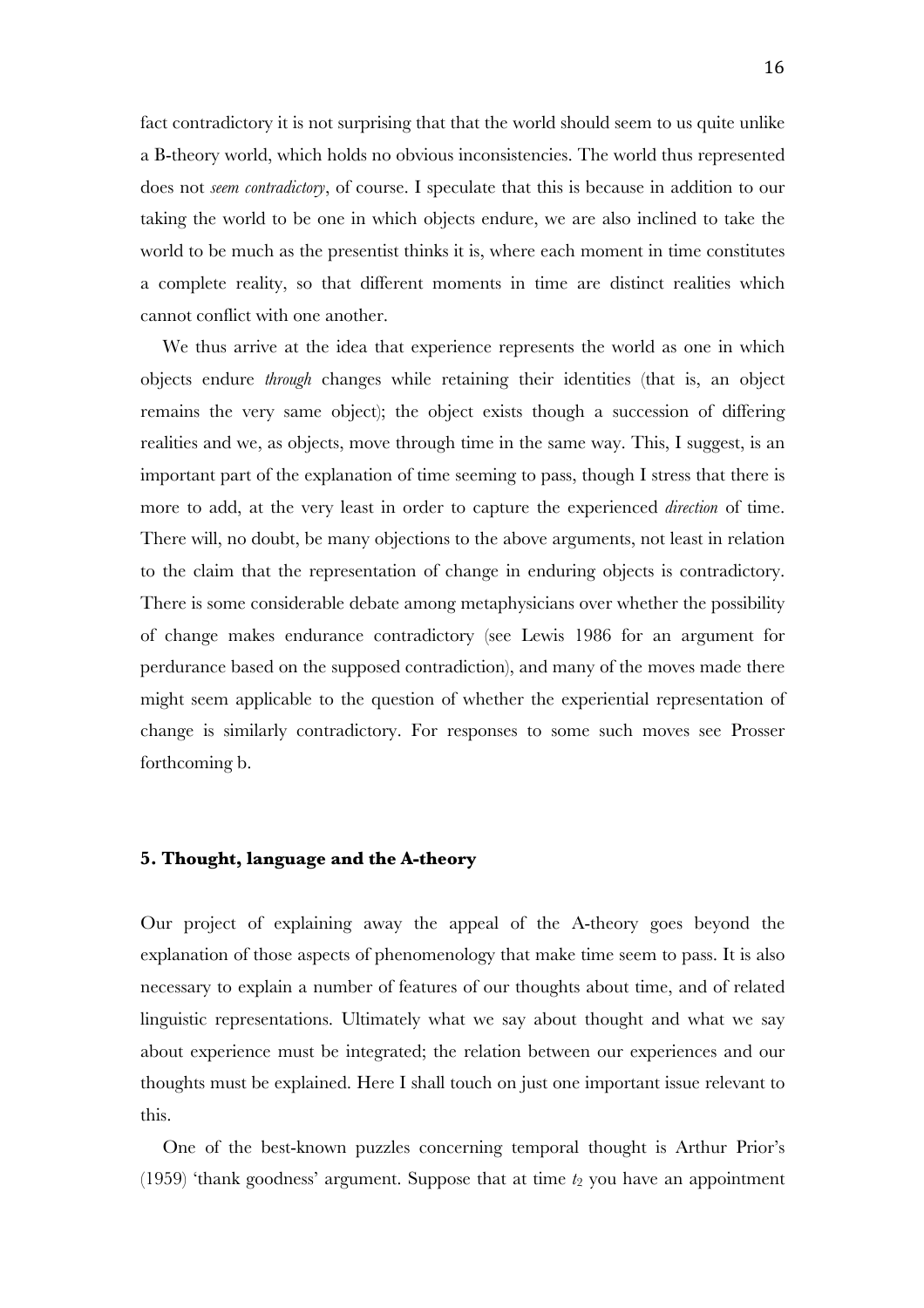at the dentist for painful root canal surgery. At time *t*1, the day before the surgery, you experience feelings of dread when you think: 'my root canal is tomorrow'. But at time *t*3, the day after the surgery, you experience feelings of relief, and think 'thank goodness my root canal is over!' Now, if the B-theory is true then the facts don't change. It is eternally true that your utterance of 'my root canal is tomorrow' occurs one day earlier than the appointment, and it is eternally true that your utterance of 'my root canal is over' occurs one day after the appointment. The two most popular B-theoretic accounts of the semantics of temporal indexical terms like 'tomorrow' and 'over' analyse their contributions to truth conditions in terms of relations to either tokens or times. Thus, on a token-reflexive account, the utterance 'my root canal is tomorrow' is true if, and only if, my root canal occurs one day later than my uttered token of 'tomorrow'; whereas, on a 'date' account, my utterance is true if and only if my root canal occurs one day later than *t*1. But why, Prior asked, should it make sense to dread, or thank goodness for, states of affairs such as those? Why should I thank goodness, at *t*3, for the fact that my utterance occurs a day later than the root canal, when this was equally true at  $t_1$  (the time at which, in fact, I dreaded the root canal)? Prior concluded that the B-theorist could provide no satisfactory answer, and that this phenomenon provided support for his version of presentism. Given an A-theory, perhaps it makes sense to thank goodness for the root canal event being *past*; and it certainly makes sense to thank goodness for the root canal event not existing (though it must be noted that the presentist who adopts the latter explanation must then explain why it doesn't make sense to thank goodness prior to the root canal, given that (according to presentism) it doesn't exist then either).14

The correct response for the B-theorist lies, I think, in recognizing that truth conditions can be stated in different ways for the purposes of different explanatory projects. Consider, by analogy, an utterance *U*, said or thought by me, of 'there is a ferocious tiger near here'. Suppose that *U* occurs at location *L*. Here are three ways to state the truth conditions of *U*:

*U* is true if, and only if:

- 1. There is a ferocious tiger near to location *L*
- 2. There is a ferocious tiger near to where *U* occurs
- 3. There is a ferocious tiger near to where *I* am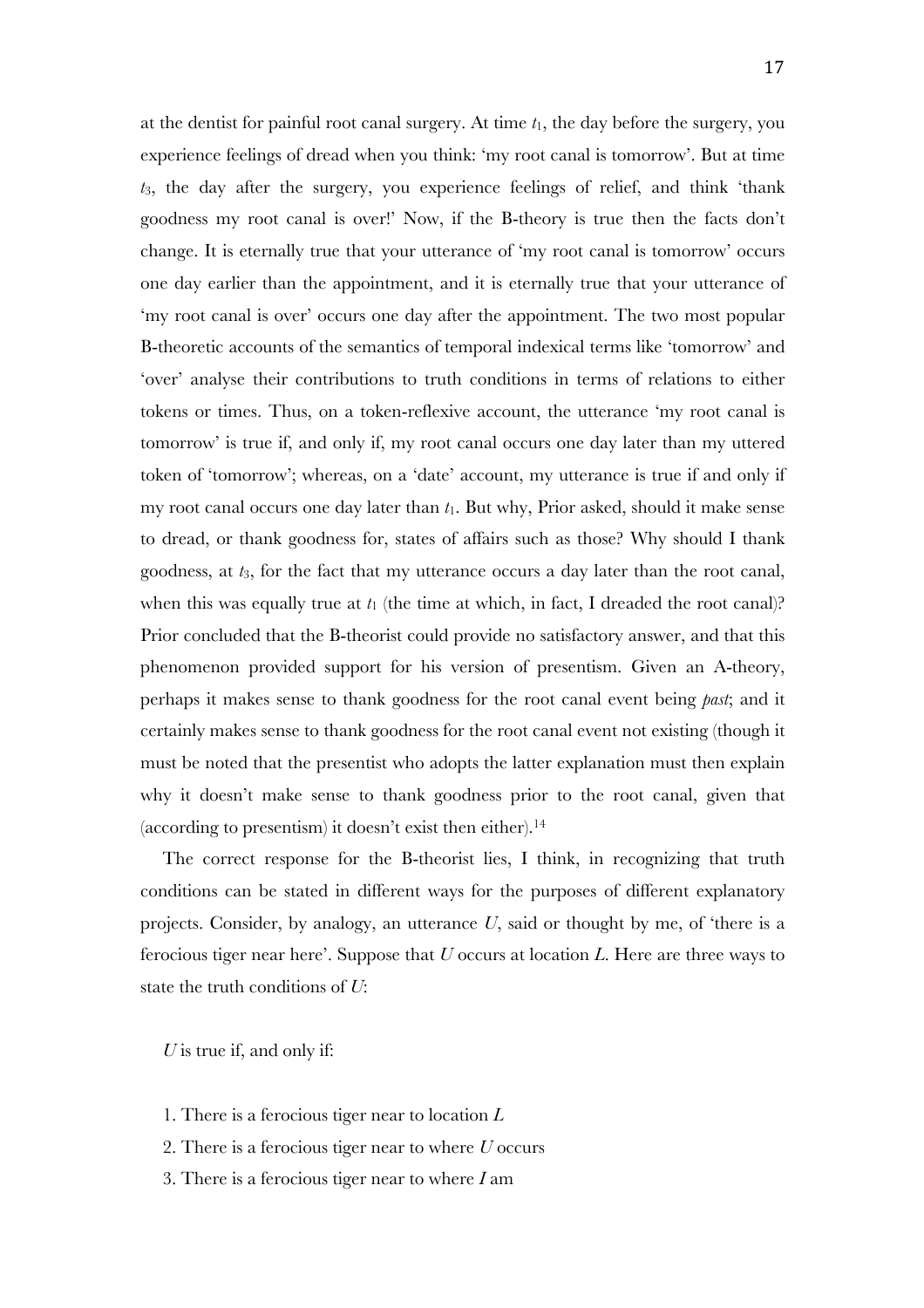It makes sense for me to fear the state of affairs expressed by *U*. But clearly the reason for this cannot be captured by either (1) or (2); neither the fact that a ferocious tiger is near some particular place, nor the fact that a ferocious tiger is near to where an utterance occurs, are in themselves reasons for fear. It is only (3) that really gives me a reason for fear. There may be explanatory purposes for which (1) or (2) give better accounts of the truth-conditions of *U*; but when we want to explain the subject's fear, (3) gives captures the truth conditions in the right way.

In case it should be objected that it is  $(1)$  or  $(2)$  that captures the truth conditions of *U* and that (3) merely indicates a fact that the subject can infer from 'I am the utterer of *U*', it should be noted that there are some utterances containing indexical expressions for which it would be hard to state truth conditions without reference to the subject. Consider, for example,  $U_{lef}$ : 'a ferocious tiger is to the left'. Since places and utterance tokens do not have left-hand sides it is impossible to state truthconditions for this utterance in the same manner as (1) and (2). In many cases it is the speaker or thinker's own left-hand side that is relevant to the truth conditions of  $U_{lef}$ ; this would invariably be the case when  $U_{left}$  is a token thought. So there are many cases in which the truth conditions are more usefully stated, and some cases in which they *have* to be stated, in what we might call *person-reflexive* terms.

If the B-theory is correct then monadic predicates such as 'is past' or 'is future' are used in dealing with relations rather than properties. The 'thank goodness' problem only bites if the truth conditions for utterances containing these predicates must be given by the date or token-reflexive accounts, which are analogous to (1) and (2). If, instead, we adopt a person-reflexive account a solution is possible. Once again, however, the metaphysical issues interact with the semantic issues. Consider again my utterances of 'my root canal is tomorrow' at *t*<sup>1</sup> and 'my root canal is over' at *t*3. Call these *U*<sup>1</sup> and *U*<sup>3</sup> respectively. If persons endure then the person-reflexive truth condition for *U*<sup>1</sup> would have to be along the lines of 'the root canal occurs the day after the time at which I exist' and for *U*<sup>3</sup> it would have to be along the lines of 'the root canal occurs prior to the time at which I exist'. But if the B-theory is true then these are inadequate, for if I endure, and the B-theory is true, then I exist at many times. This seems to provide a further reason why representing objects (including persons) as enduring might make the B-theory seem false, pushing our notion of time toward an A-theory.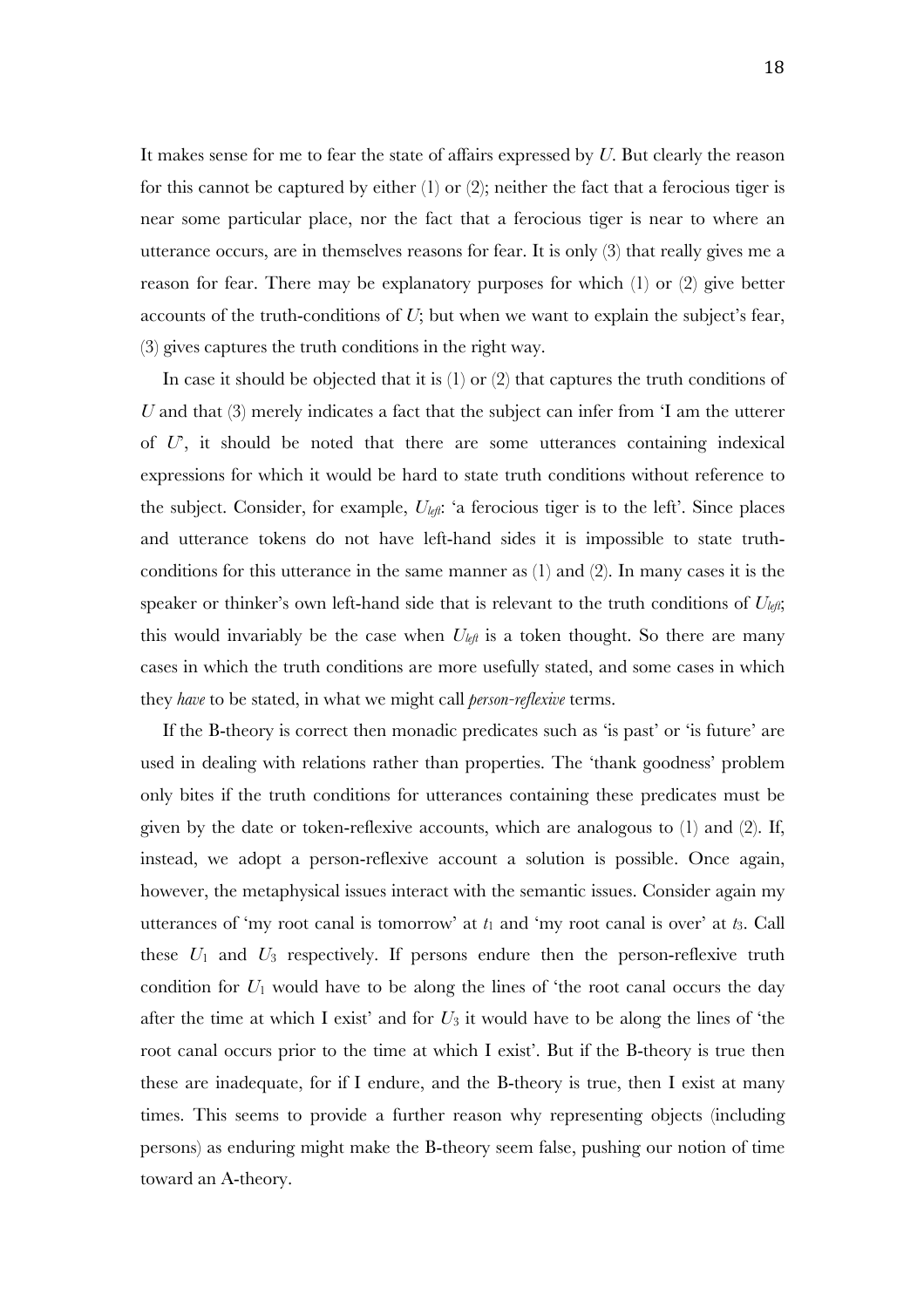If, instead, we assume that persons have temporal parts, however, then we can give truth conditions for  $U_1$  and  $U_3$  in terms of these parts. Suppose I have temporal parts *S*<sup>1</sup> and *S*<sup>3</sup> at times *t*<sup>1</sup> and *t*<sup>3</sup> respectively. Then *U*<sup>1</sup> is true if and only if the root canal occurs the day after  $S_1$  exists, whereas  $U_3$  is true if and only if the root canal occurs earlier than  $S_3$ 's existence.  $S_1$  and  $S_3$  would have to understand these truth conditions in a first-person manner, otherwise they would state facts that could equally be accepted by *S*<sup>1</sup> and *S*3. Given that causation is always directed toward the future, there might be good reasons for  $S_1$  and  $S_3$  to differ in their attitudes toward the root canal. *S*1, being located prior to the root canal, still has a chance to prevent it; whereas *S*3, being located after the root canal, can do nothing about it. So if the truth conditions are stated in person-reflexive terms that make reference to temporal parts of persons, then we can make sense of the differing attitudes of the different temporal parts of a person to the same event. In effect, Prior's challenge to the B-theorist was to state a fact (a truth-condition) that  $S_1$  had reason to dread, and a fact (a truth-condition) that *S*<sup>3</sup> had reason to thank goodness for. We can answer that challenge by saying that the fact that  $S_1$  is located earlier than the root canal gives  $S_1$  (but not  $S_3$ ) a reason for dread; whereas the fact that  $S_3$  is located later than the root canal gives  $S_3$  (but not  $S_1$ ) a reason for relief.15

Perhaps if words like 'past' and 'future' wore their semantics on their sleeves, such that we could not fail to recognize that they imply relations to temporal parts of persons, we would find the B-theory easier to accept. The A-theorist who posits Aproperties thinks that such words *do* wear their semantics on their sleeves; according to them the predicate 'is past' ascribes the A-property of *pastness*. It may be that the surface form of these predicates naturally helps mislead us into supposing that there are A-properties of this kind, thus lending further intuitive support to the A-theory.16 But the B-theorist should hold that the semantic properties of 'is past' are analogous to those of 'is to the left'; in terms of surface form they are one-place predicates, but we use them to deal with two-place relations to temporal parts of persons.<sup>17</sup>

#### **6. Conclusions**

I hope that the above arguments, brief though they were, suffice to show something of the different challenges faced by the A-theorist and the B-theorist in giving a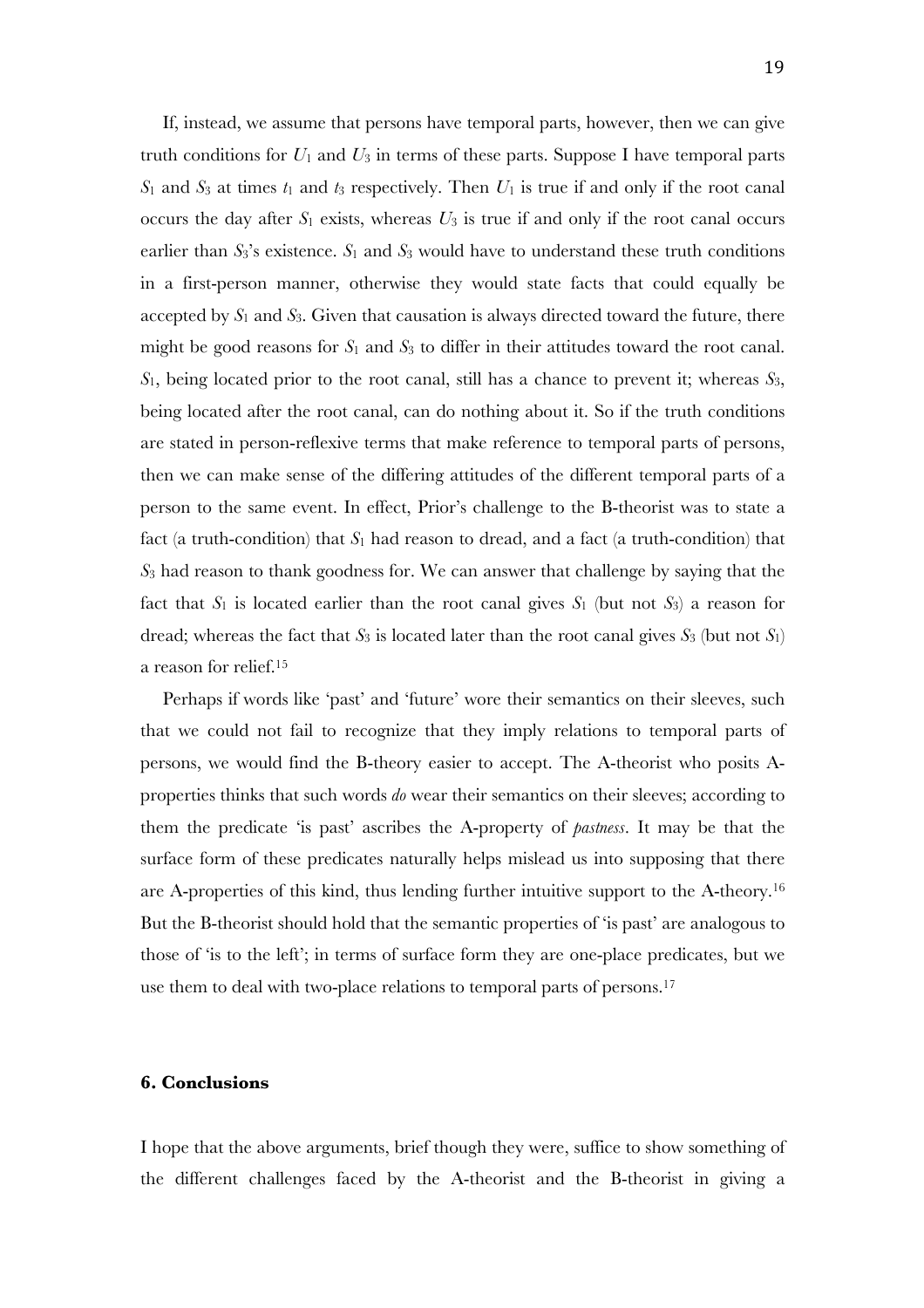satisfactory account of temporal experience, thought and language. The major challenge for the A-theorist, as I see it, is to explain how the features of experience that are so often used to motivate the A-theory could possibly constitute an awareness of A-theoretic features of time such as temporal passage. I have briefly described a reason for doubting that this can be done. Failing this, A-theorists must explain how to motivate their theory, and indeed how to render it intelligible, without recourse to the nature of experience; and I have suggested, again, that this looks like a very hard challenge to meet.

The major challenge for the B-theorist, by contrast, is to explain away the features of experience to which the A-theorist appeals, and to give a satisfactory B-theoretic account of those elements of thought and language that might also seem to support the A-theory, such as the differing attitudes we take to the same events at different times. These attitudes must be integrated with an account of the contents of experience. There are many further related questions that have not been touched on above; for example, the question of whether perceptual contents have to be presenttensed in order to motivate actions, and the question of how the contents of perception (whether or not explicitly present-tensed) subsequently come to be represented in memory with constantly updated degrees of pastness.

My suggestion that objects, including persons, are represented in experience, and often in thought, as enduring rather than perduring, may offer a small step forward. But what I hope to have shown overall is something of the variety of interlocking issues that must be addressed in a satisfactory account of temporal experience, thought and language.

#### **References**

Broad, C. D. (1923). *Scientific Thought*. London: Kegan Paul.

- Broad, C. D. (1938). *An Examination of McTaggart's Philosophy*. Cambridge: Cambridge University Press.
- Caplan, B., and D. Sanson (2009). 'Presentism and Truthmaking', *Philosophy Compass*, 6, 196-208.

Dainton, B. (2000). *Stream of Consciousness*. London: Routledge.

Dainton, B. (2001). *Time and Space*. Chesham: Acumen.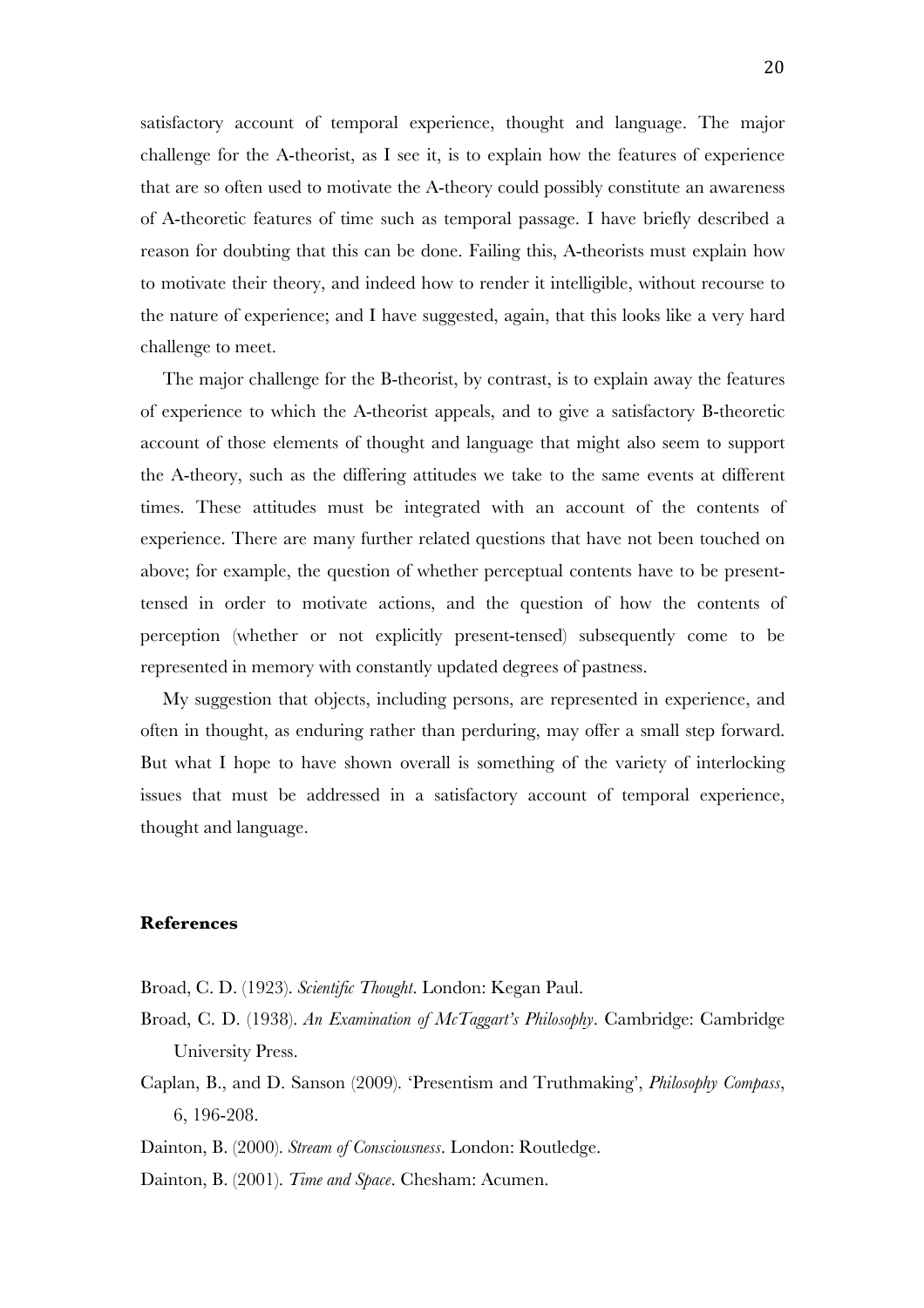Dainton, B. (2008). 'Sensing Change', *Philosophical Issues*, 18, 362-384.

- Davies, P. (1995). *About Time: Einstein's Unfinished Revolution*. Harmondsworth: Penguin.
- Dyke, Heather (2007). *Metaphysics and the Representational Fallacy*, London: Routledge.
- Gallagher, Sean (2003). 'Sync-Ing in the Stream of Experience: Time-Consciousness in Broad, Husserl, and Dainton', *Psyche*, 9 (10), online at <http://psyche.cs.monash.edu.au/symposia/dainton/gallagher.html>.
- James, W. (1890). *The Principles of Psychology*. New York: Henry Holt. Reprinted Cambridge, MA: Harvard University Press, 1983.
- Jaszczolt, Kasia M. (2009). *Representing Time: An Essay on Temporality as Modality*. Oxford: Oxford University Press.
- Kant, Immanuel (1929/1781-7). *Critique of Pure Reason*. Translated by Norman Kemp Smith. London: Macmillan.
- Kelly, S. D. (2005). 'The Puzzle of Temporal Experience', in A. Brook and K. Akins (eds.), *Cognition and the Brain: The Philosophy and Neuroscience Movement*. Cambridge: Cambridge University Press, 208-238.
- Le Poidevin, R. (2007). *The Images of Time*. Oxford: Oxford University Press.
- Lewis, D. (1986). *On the Plurality of Worlds*. Oxford: Blackwell.
- Ludlow, Peter (1999). *Semantics, Tense and Time*. Cambridge, MA: MIT Press.
- Maclaurin, James, and Heather Dyke (2002). '"Thank Goodness That's Over": The Evolutionary Story', *Ratio*, 15, 276-292.
- McTaggart, J. M. E. (1908). 'The Unreality of Time', *Mind*, 18, 457-484.
- McTaggart, J. M. E. (1927). *The Nature of Existence*, Vol. II. Cambridge: Cambridge University Press.
- Merricks, Trenton (1995). 'On the Incompatibility of Enduring and Perduring Entities', *Mind*, 104, 523-531.
- Merricks, Trenton (1999). 'Persistence, Parts, and Presentism', *Noûs*, 33, 421-438.
- Parsons, J. (2000). 'Must a Four-Dimensionalist Believe in Temporal Parts?, *Monist*, 83, 399-418.
- Parsons, J. (2002). 'A-theory for B-theorists', *Philosophical Quarterly*, 52, 1-20.
- Paul, L. A. (forthcoming). 'Temporal Experience', *The Journal of Philosophy*.
- Perry, J. (1986). 'Thought Without Representation', *Aristotelian Society Supplementary Volume*, 60, 137-52.
- Phillips, I. (2010). 'Perceiving Temporal Properties', *European Journal of Philosophy*, 18.

Prior, A. N. (1959). 'Thank Goodness That's Over', *Philosophy*, 34: 12-17.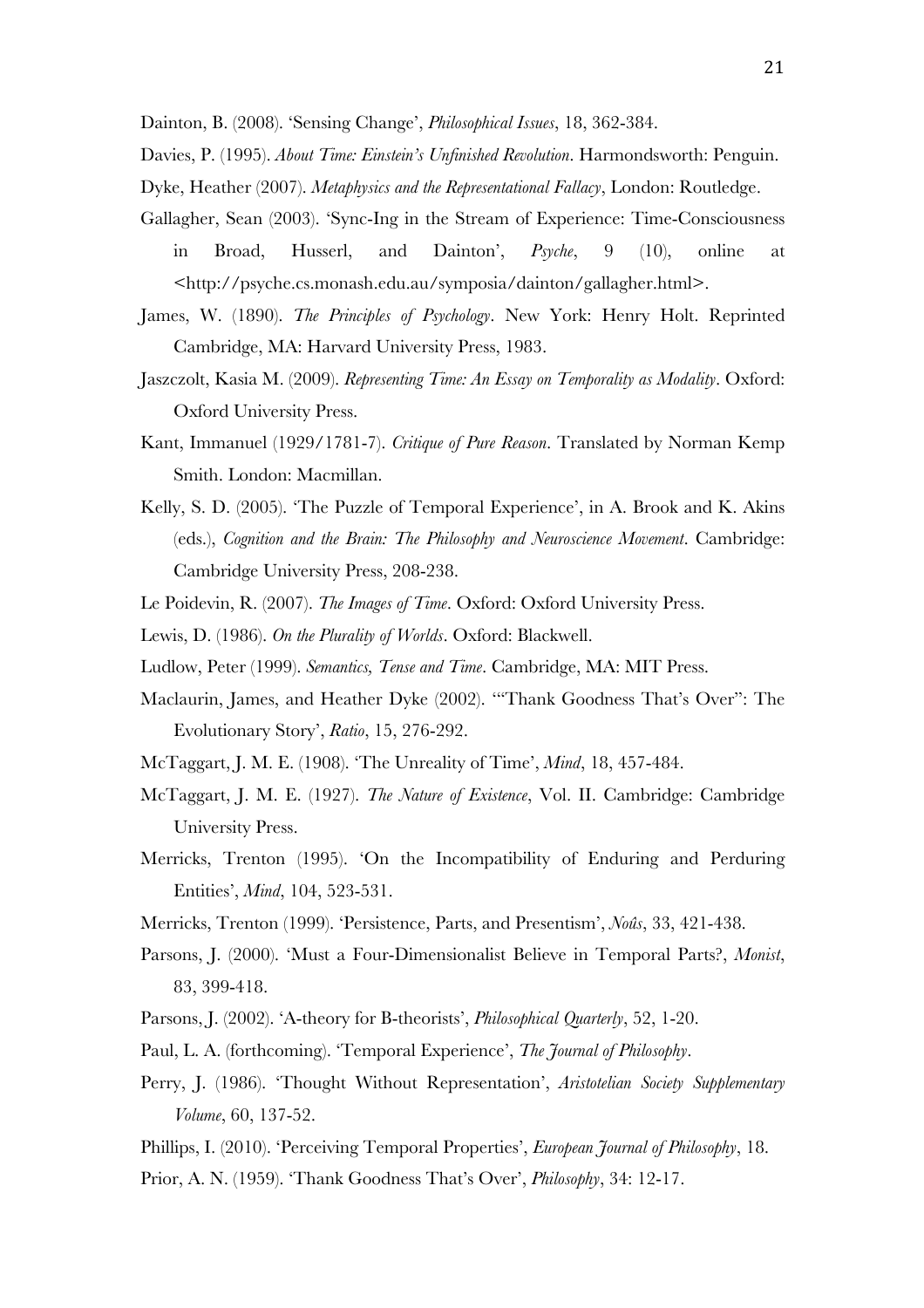Prosser, S. (2006). 'Temporal Metaphysics in Z-Land', *Synthese*, 149, 77-96.

- Prosser, S. (2007). 'Could We Experience the Passage of Time?', *Ratio*, 20, 75-90. Reprinted in L. Nathan Oaklander (ed.) *Philosophy of Time: Critical Concepts in Philosophy*. New York/London: Routledge, 2008.
- Prosser, S. (forthcoming a). 'Passage and Perception', *Noûs*.
- Prosser, S. (forthcoming b). 'Why Does Time Seem to Pass?', *Philosophy and Phenomenological Research*.
- Schlesinger, G. N. (1991). 'E Pur Si Muove', *Philosophical Quarterly*, 41, 427-441.
- Skow, B. (2009). 'Relativity and the Moving Spotlight', *The Journal of Philosophy*, 106, 666-678.
- Smart, J. J. C. (1967). 'Time', in P. Edwards (ed.), *The Encyclopedia of philosophy* (Vol. 8). New York: Macmillan.
- Smith, Quentin (1993). *Language and Time*. Oxford: Oxford University Press.
- Tooley, M. (1998). *Time, Tense, and Causation*. Oxford: Oxford University Press.
- Tye, M. (2003). *Consciousness and Persons*. Cambridge, MA: MIT Press.

van Inwagen, P. (2002). *Metaphysics*. Second edition. Boulder/Oxford: Westview Press.

Velleman, J. David (2006). 'So it Goes', *Amherst Lecture in Philosophy, 2006*. Available at

SSRN: http://ssrn.com/abstract=1006901.

 

<sup>1</sup> The moving spotlight theory was discussed, though rejected, by C. D. Broad (1923), who instead advocated a growing block theory. For a more sympathetic recent discussion of the moving spotlight theory see Skow 2009; and for a more recent growing block theory see Tooley 1998.

<sup>2</sup> For a survey of the latter debates over presentism see Caplan and Sanson 2011.

<sup>3</sup> See Parsons 2002 for one possible development of such a theory. If I understand correctly, the 'four-dimensionalist tensism' described by Peter Ludlow in his chapter in this volume, involving perspectival properties but no 'movement' of the *now* along the time line, is another. <sup>4</sup> For a fuller defence of the argument sketched below see Prosser forthcoming a.

<sup>&</sup>lt;sup>5</sup> For just a few of the countless examples of descriptions of this phenomenal character by both A- and B-theorists, see Le Poidevin 2007: 76; Schlesinger 1991: 427; Davies 1995: 275; van Inwagen 2002: 64.

<sup>6</sup> Whether veridical or illusory, the phenomenal character is, of course, an awareness of *something*, and the B-theorist should explain what this is. For my own thought s on this see below, section 4, and also my forthcoming b.

<sup>7</sup> See for example Ludlow 1999 for discussion of the implications of presentism for the semantics of tense.

<sup>8</sup> For an example of an A-theorist drawing metaphysical conclusions from the nature of language see Smith 1993. For scepticism about arguments of this kind see Dyke 2007.